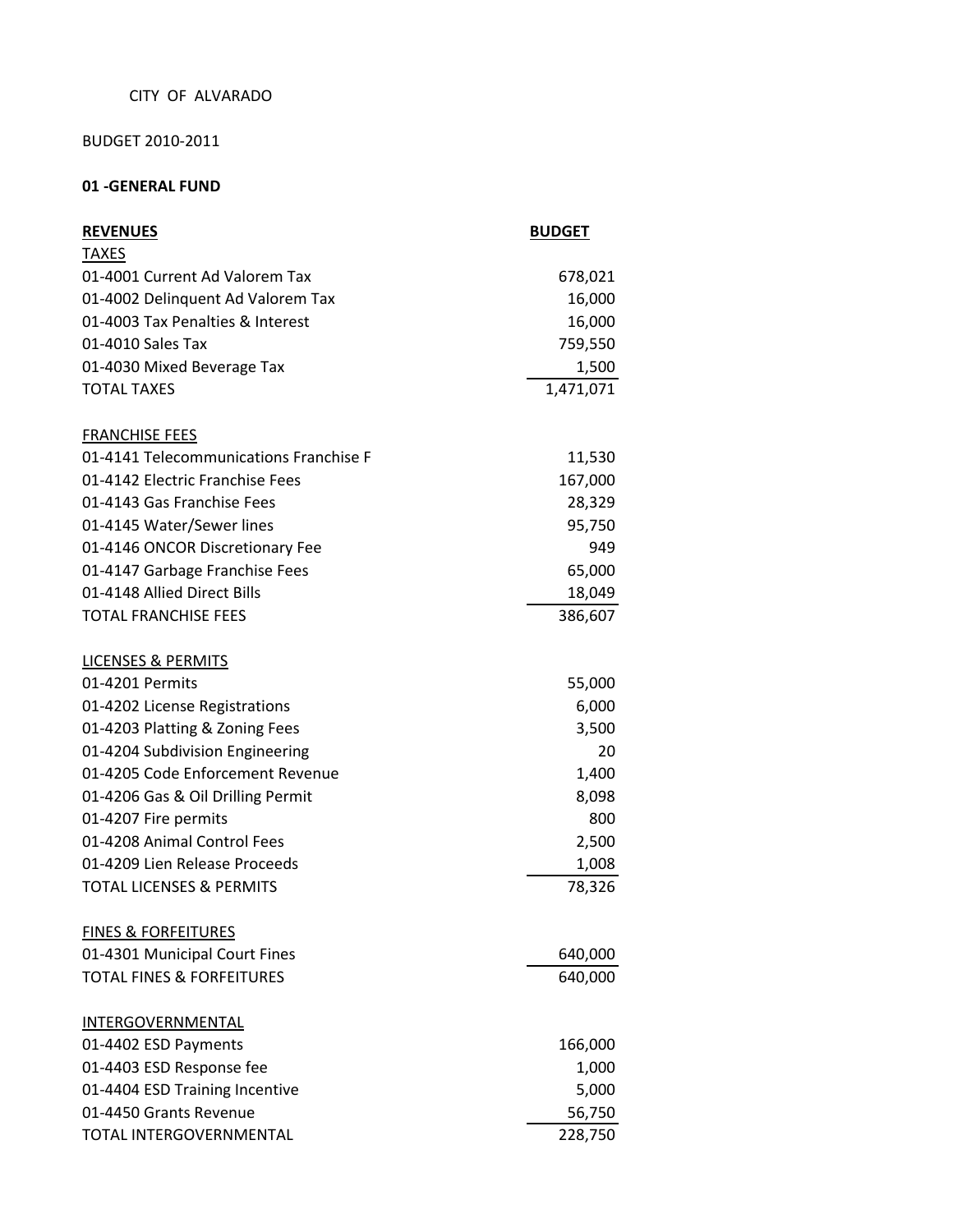| <b>SERVICE CHARGES</b>                                   |                |
|----------------------------------------------------------|----------------|
| 01-4506 LIBRARY REVENUE                                  | 7,000          |
| 01-4511 Rental Income                                    | 32,576         |
| 01-4525 Police Reports                                   | 1,600          |
| <b>TOTAL SERVICE CHARGES</b>                             | 41,176         |
| <b>OTHER REVENUE</b>                                     |                |
| 01-4601 Interest Income                                  | 2,000          |
| 01-4602 Credit Card Fees                                 | 1,500          |
| 01-4603 PILOT-Pymt in Lieu of Tax                        | 40,000         |
| 01-4604 Instructional Class Rev                          | 2,000          |
| 01-4605 Paper Recycling                                  | 500            |
| 01-4607 Proceeds from Insurance                          | 85,246         |
| 01-4609 Miscellaneous Income                             | 2,500          |
| 01-4611 Donations                                        | 500            |
| 01-4620 Transfers In                                     | 26,456         |
| 01-4640 INSF Fees                                        | 50             |
| 01-4650 Administrative fees-WS                           | 159,523        |
| 01-4651 Adm Fees- AEDC                                   | 12,000         |
| 01-4652 Adm Fees- HOT                                    | 1,200          |
| <b>TOTAL OTHER REVENUE</b>                               | 333,475        |
| <b>TOTAL REVENUES</b>                                    | 3,179,405      |
|                                                          |                |
|                                                          | =======        |
| <b>EXPENDITURES</b>                                      | <b>BUDGET</b>  |
| <b>ADMINISTRATION</b>                                    |                |
| PERSONNEL COSTS                                          |                |
| 01-5101-111 Salaries and Wages                           | 138,069        |
| 01-5101-115 Christmas Bonus                              | 400            |
| 01-5101-116 Longevity Pay                                | 540            |
| 01-5101-117 Auto Allowance                               | 1,000          |
| 01-5101-118 Workers Compensation Ins.                    | 465            |
| 01-5101-119 Insurance - Employees                        | 17,752         |
| 01-5101-120 Retirement-employees                         | 8,441          |
| 01-5101-121 Social Security                              | 8,365          |
| 01-5101-122 Medicare                                     | 2,469          |
| 01-5101-123 TWC Expenses                                 | 567            |
| <b>TOTAL PERSONNEL COSTS</b>                             | 178,068        |
|                                                          |                |
| <b>CONTRACTUAL SERVICES</b>                              |                |
| 01-5101-204 Janitorial Services<br>01-5101-205 Utilities | 2,970<br>3,029 |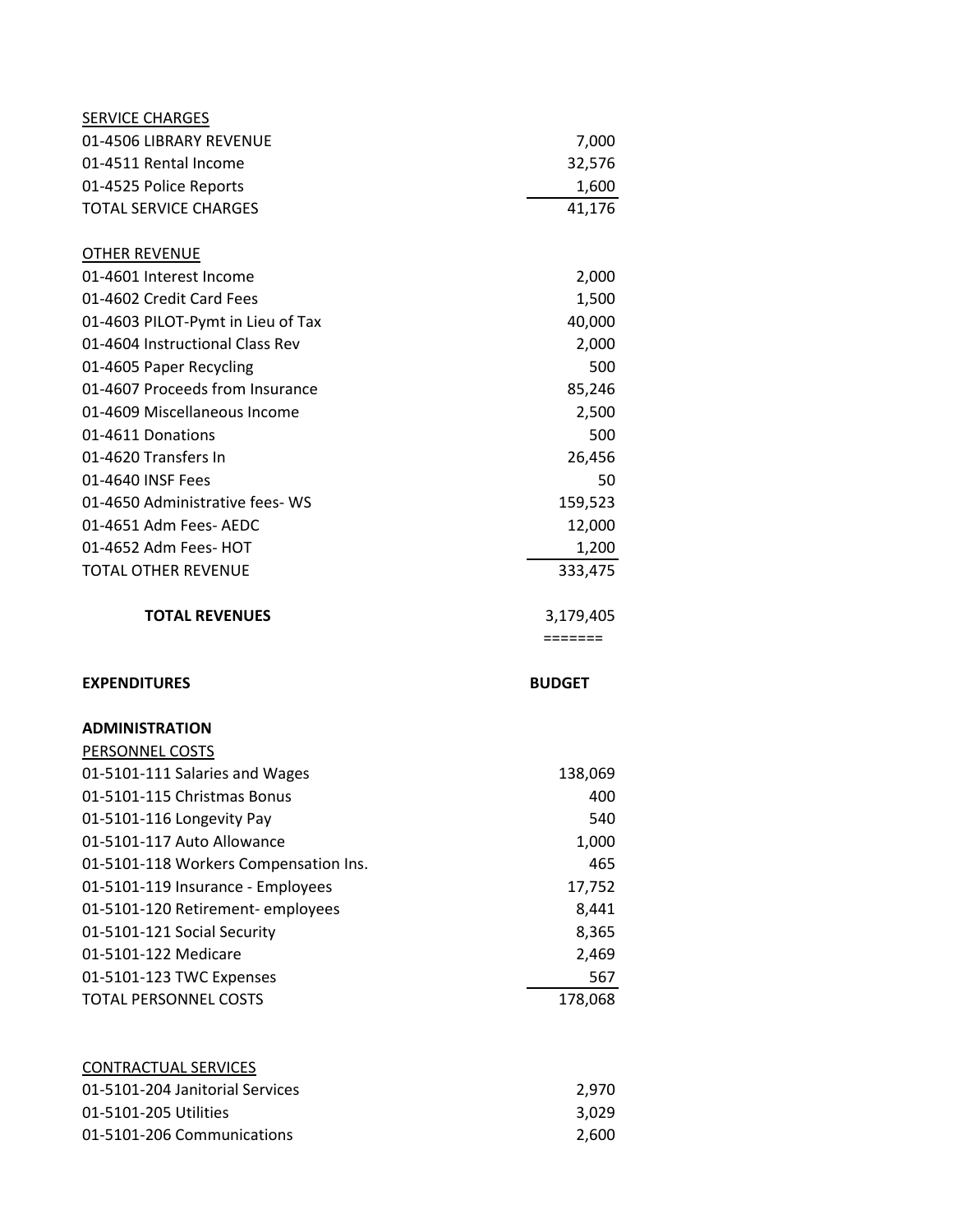| 01-5101-207 Advertisements & Notices  | 2,500   |
|---------------------------------------|---------|
| 01-5101-208 Property & Liability Ins. | 1,608   |
| 01-5101-209 Dues & Subscriptions      | 650     |
| 01-5101-210 Election Costs            | 2,500   |
| 01-5101-212 Postage                   | 1,350   |
| 01-5101-213 Travel & Training         | 1,000   |
| 01-5101-215 Medical Cost              | 100     |
| 01-5101-216 Mileage                   | 400     |
| 01-5101-230 Website Development       | 610     |
| TOTAL CONTRACTUAL SERVICES            | 19,317  |
| <b>GENERAL SERVICES</b>               |         |
| 01-5101-301 Office Supplies           | 4,600   |
| 01-5101-302 Office Furniture & Equip. | 500     |
| 01-5101-303 Janitorial Supplies       | 1,500   |
| <b>TOTAL GENERAL SERVICES</b>         | 6,600   |
| MAINTENANCE                           |         |
| 01-5101-403 Building Maintenance      | 1,200   |
| 01-5101-404 Equipment Maintenance     | 500     |
| 01-5101-405 Maintenance Contracts     | 8,508   |
| <b>TOTAL MAINTENANCE</b>              | 10,208  |
| <b>OTHER EXPENSES</b>                 |         |
| 01-5101-601 Lease & Note Payments     | 6,541   |
| <b>TOTAL OTHER EXPENSES</b>           | 6,541   |
| <b>TOTAL ADMINISTRATION</b>           | 220,734 |
| <b>COMMUNITY DEVELOPMENT</b>          |         |
| PERSONNEL COSTS                       |         |
| 01-5102-111 Salaries and Wages        | 125,625 |
| 01-5102-113 Overtime                  | 500     |
| 01-5102-115 Christmas Bonus           | 800     |
| 01-5102-116 Longevity Pay             | 1,500   |
| 01-5102-118 Workers Compensation Ins. | 620     |
| 01-5102-119 Insurance - Employees     | 27,650  |
| 01-5102-120 Retirement- employees     | 6,307   |
| 01-5102-121 Social Security           | 7,724   |
| 01-5102-122 Medicare                  | 1,809   |
| 01-5102-123 TWC Expenses              | 620     |
| <b>TOTAL PERSONNEL COSTS</b>          | 173,155 |
| <b>CONTRACTUAL SERVICES</b>           |         |
| 01-5102-204 Janitorial Services       | 1,000   |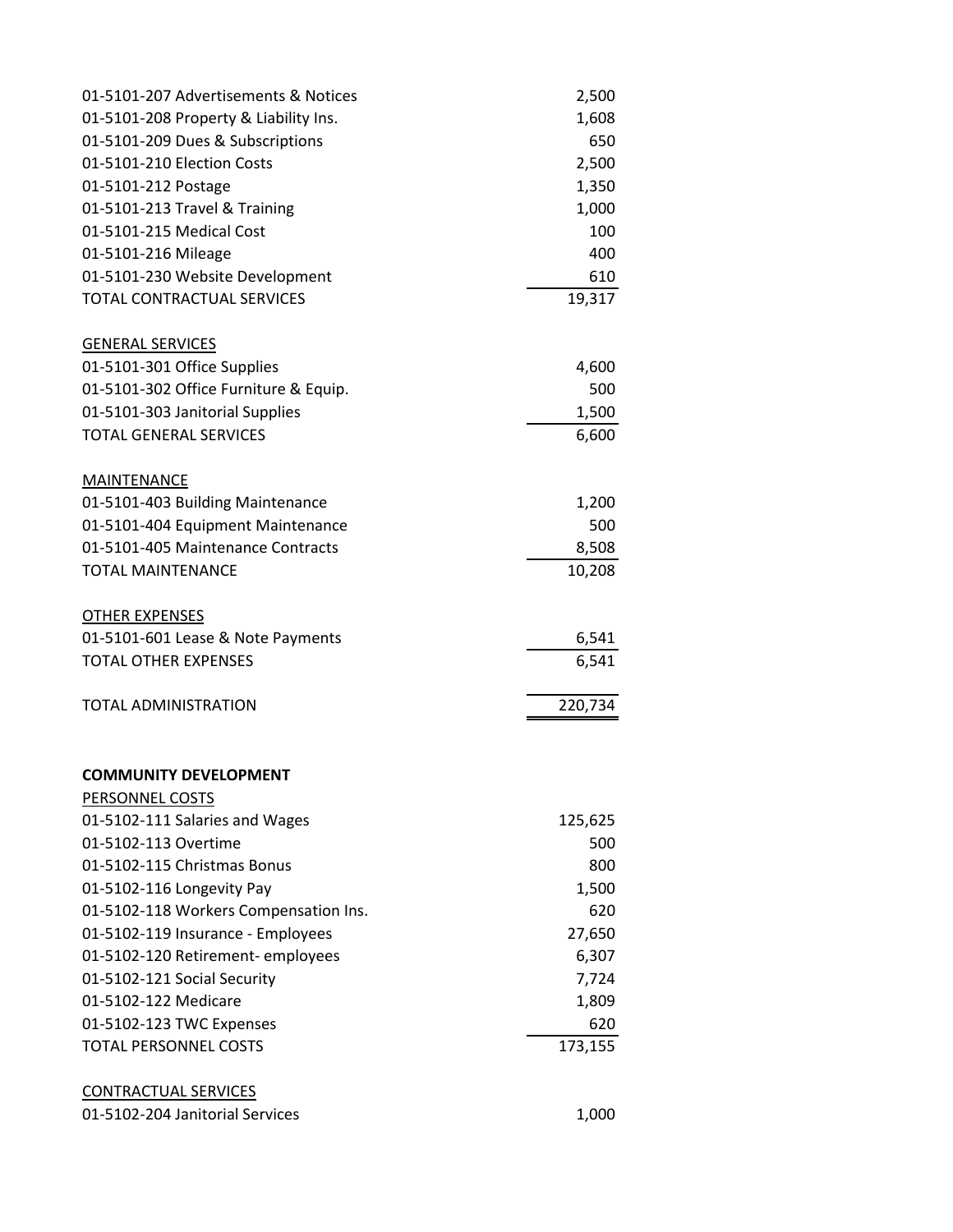| 01-5102-205 Utilities                 | 5,000   |
|---------------------------------------|---------|
| 01-5102-206 Communications            | 3,200   |
| 01-5102-207 Advertisements & Notices  | 300     |
| 01-5102-208 Property & Liability Ins. | 2,198   |
| 01-5102-209 Dues & Subscriptions      | 225     |
| 01-5102-212 Postage                   | 4,000   |
| 01-5102-213 Travel & Training         | 800     |
| 01-5102-216 Mileage                   | 300     |
| 01-5102-219 Platting and Zoning       | 500     |
| <b>TOTAL CONTRACTUAL SERVICES</b>     | 17,523  |
| <b>GENERAL SERVICES</b>               |         |
| 01-5102-301 Office Supplies           | 1,397   |
| 01-5102-302 Office Furniture & Equip  | 703     |
| 01-5102-304 Fuel & Lubricants         | 4,600   |
| 01-5102-306 Materials and Supplies    | 500     |
| 01-5102-310 Clothing and Uniforms     | 300     |
| 01-5102-315 Demolitions and Mowing    | 10,000  |
| <b>TOTAL GENERAL SERVICES</b>         | 17,500  |
| MAINTENANCE                           |         |
| 01-5102-401 Vehicle Maintenance       | 1,000   |
| 01-5102-403 Building Maintenance      | 900     |
| 01-5102-405 Maintenance Contracts     | 4,237   |
| <b>TOTAL MAINTENANCE</b>              | 6,137   |
| <b>CAPITAL OUTLAY</b>                 |         |
| 01-5102-518 Easement/Deeds Expense    | 2,000   |
| <b>TOTAL CAPITAL OUTLAY</b>           | 2,000   |
| <b>OTHER EXPENSES</b>                 |         |
| 01-5102-601 Lease & Note Payments     | 3,766   |
| <b>TOTAL OTHER EXPENSES</b>           | 3,766   |
| TOTAL COMMUNITY DEVELOPMENT           | 220,081 |
| <b>NON-DEPARTMENTAL</b>               |         |
| <b>CONTRACTUAL SERVICES</b>           |         |
| 01-5103-201 Legal Services            | 50,280  |
| 01-5103-202 Audit and Accounting      | 13,500  |
| 01-5103-203 Engineering Services      | 3,000   |
| 01-5103-206 Communications            | 400     |
| 01-5103-209 Dues & Subscriptions      | 2,000   |
| 01-5103-213 Travel & Training         | 2,000   |
| 01-5103-214 Employee Recognition      | 6,233   |
| 01-5103-217 Internet Services         | 7,500   |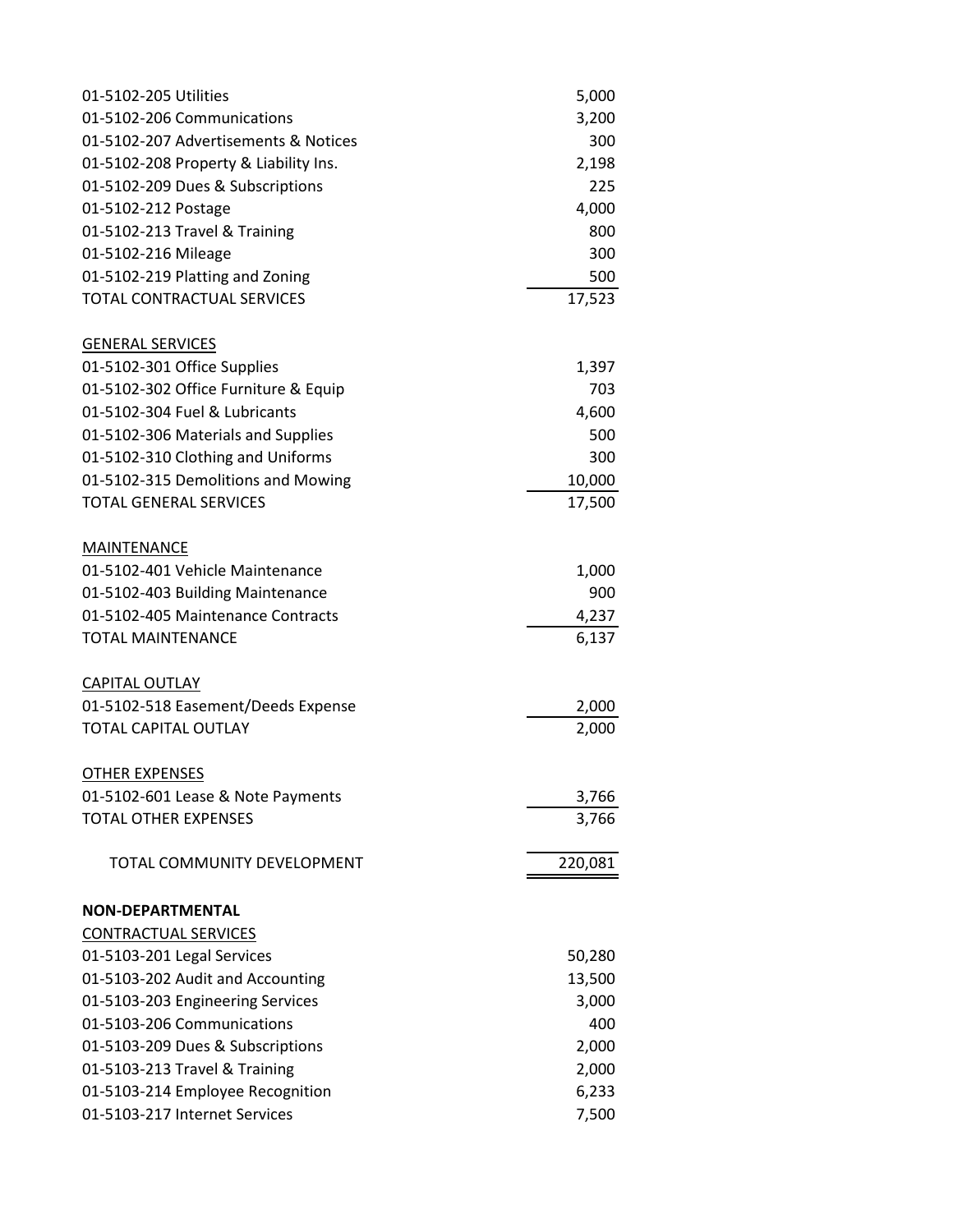| 5,000   |  |
|---------|--|
| 1,200   |  |
| 5,250   |  |
| 100     |  |
| 19,419  |  |
| 4,000   |  |
| 2,900   |  |
| 17,500  |  |
| 2,370   |  |
| 142,652 |  |
|         |  |
| 1,500   |  |
| 250     |  |
| 2,000   |  |
| 6,000   |  |
| 9,750   |  |
| 152,402 |  |
|         |  |

### **POLICE**

| PERSONNEL COSTS                       |         |
|---------------------------------------|---------|
| 01-5201-111 Salaries and Wages        | 625,435 |
| 01-5201-113 Overtime                  | 10,000  |
| 01-5201-114 Certification pay         | 4,320   |
| 01-5201-115 Christmas Bonus           | 2,800   |
| 01-5201-116 Longevity Pay             | 2,470   |
| 01-5201-118 Workers Compensation Ins. | 17,916  |
| 01-5201-119 Insurance - Employees     | 109,126 |
| 01-5201-120 Retirement-employees      | 31,692  |
| 01-5201-121 Social Security           | 39,965  |
| 01-5201-122 Medicare                  | 9,309   |
| 01-5201-123 TWC Expenses              | 3,024   |
| 01-5201-125 Uniform Allowance         | 20,800  |
| <b>TOTAL PERSONNEL COSTS</b>          | 876,857 |
|                                       |         |
| <b>CONTRACTUAL SERVICES</b>           |         |
| 01-5201-204 Janitorial Services       | 3,850   |
| 01-5201-205 Utilities                 | 2,300   |
| 01-5201-206 Communications            | 14,000  |
| 01-5201-207 Advertisements & Notices  | 200     |
| 01-5201-208 Property & Liability Ins. | 13,488  |
| 01-5201-209 Dues & Subscriptions      | 700     |
| 01-5201-212 Postage                   | 1,600   |
| 01-5201-213 Travel & Training         | 6,380   |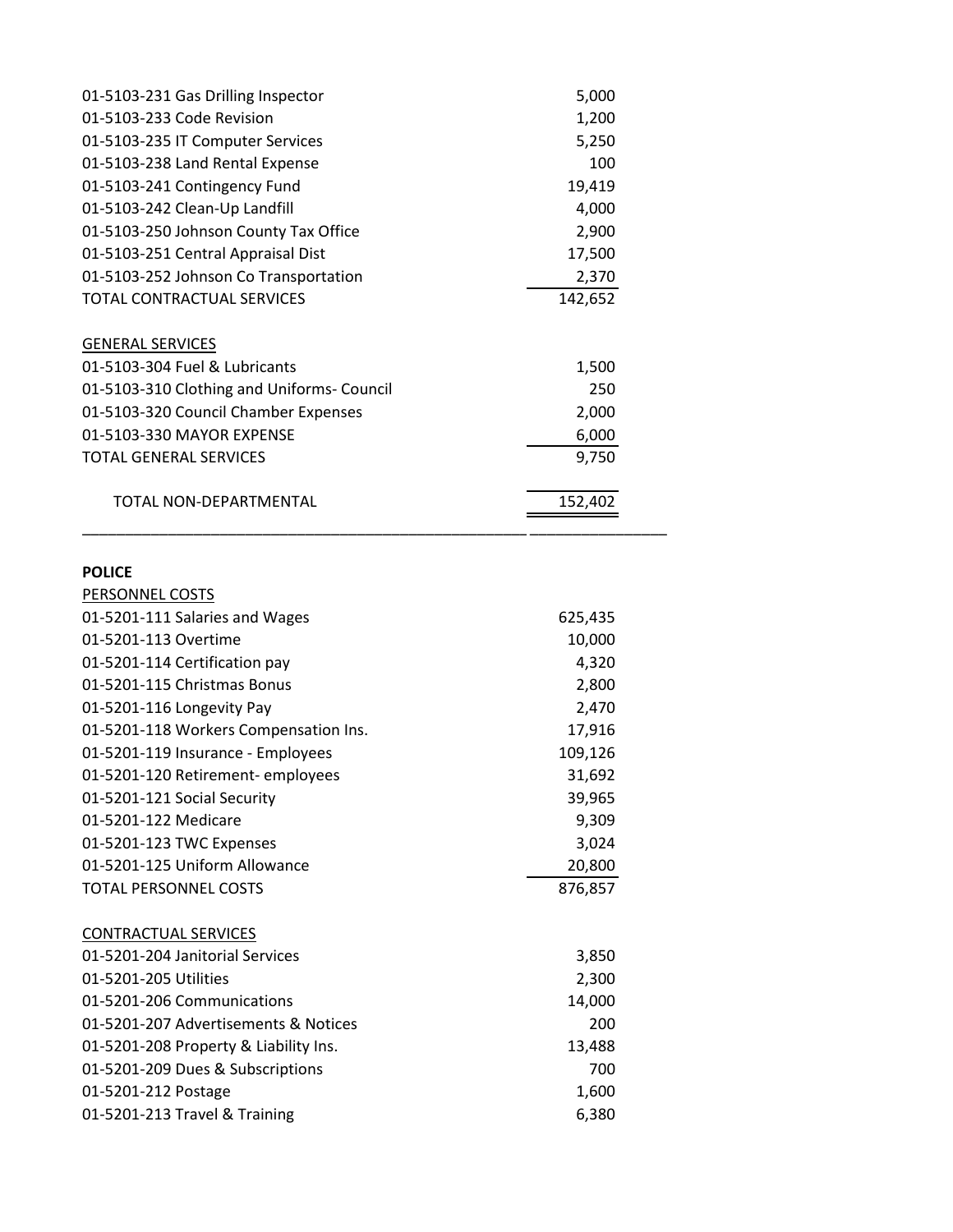| 01-5201-215 Medical Costs             | 500       |
|---------------------------------------|-----------|
| 01-5201-222 Emergency public services | 200       |
| 01-5201-229 Forensic Investigations   | 1,500     |
| <b>TOTAL CONTRACTUAL SERVICES</b>     | 44,718    |
| <b>GENERAL SERVICES</b>               |           |
| 01-5201-301 Office Supplies           | 4,000     |
| 01-5201-302 Office Furniture & Equip. | 3,200     |
| 01-5201-303 Janitorial Supplies       | 1,100     |
| 01-5201-304 Fuel & Lubricants         | 47,700    |
| 01-5201-306 Materials and Supplies    | 500       |
| 01-5201-307 Minor Tools & Equipment   | 5,000     |
| 01-5201-310 Clothing and Uniforms     | 12,500    |
| <b>TOTAL GENERAL SERVICES</b>         | 74,000    |
| MAINTENANCE                           |           |
| 01-5201-401 Vehicle Maintenance       | 10,000    |
| 01-5201-403 Building Maintenance      | 1,000     |
| 01-5201-404 Equipment Maintenance     | 1,000     |
| 01-5201-405 Maintenance Contracts     | 1,650     |
| <b>TOTAL MAINTENANCE</b>              | 13,650    |
| <b>CAPITAL OUTLAY</b>                 |           |
| 01-5201-505 Light/Med Trucks          | 32,220    |
| <b>TOTAL CAPITAL OUTLAY</b>           | 32,220    |
| <b>OTHER EXPENSES</b>                 |           |
| 01-5201-601 Lease & Note Payments     | 942       |
| <b>TOTAL OTHER EXPENSES</b>           | 942       |
| <b>TOTAL POLICE</b>                   | 1,042,387 |
| POLICE COMMUNICATIONS                 |           |
| <b>PERSONNEL COSTS</b>                |           |
| 01-5202-111 Salaries and Wages        | 183,127   |
| 01-5202-113 Overtime                  | 5,000     |
| 01-5202-115 Christmas Bonus           | 1,200     |
| 01-5202-116 Longevity Pay             | 900       |
| 01-5202-118 Workers Compensation Ins. | 562       |
| 01-5202-119 Insurance - Employees     | 40,760    |
| 01-5202-120 Retirement- employees     | 9,340     |
| 01-5202-121 Social Security           | 11,885    |
| 01-5202-122 Medicare                  | 2,756     |
| 01-5202-123 TWC Expenses              | 1,134     |
| <b>TOTAL PERSONNEL COSTS</b>          | 256,664   |

CONTRACTUAL SERVICES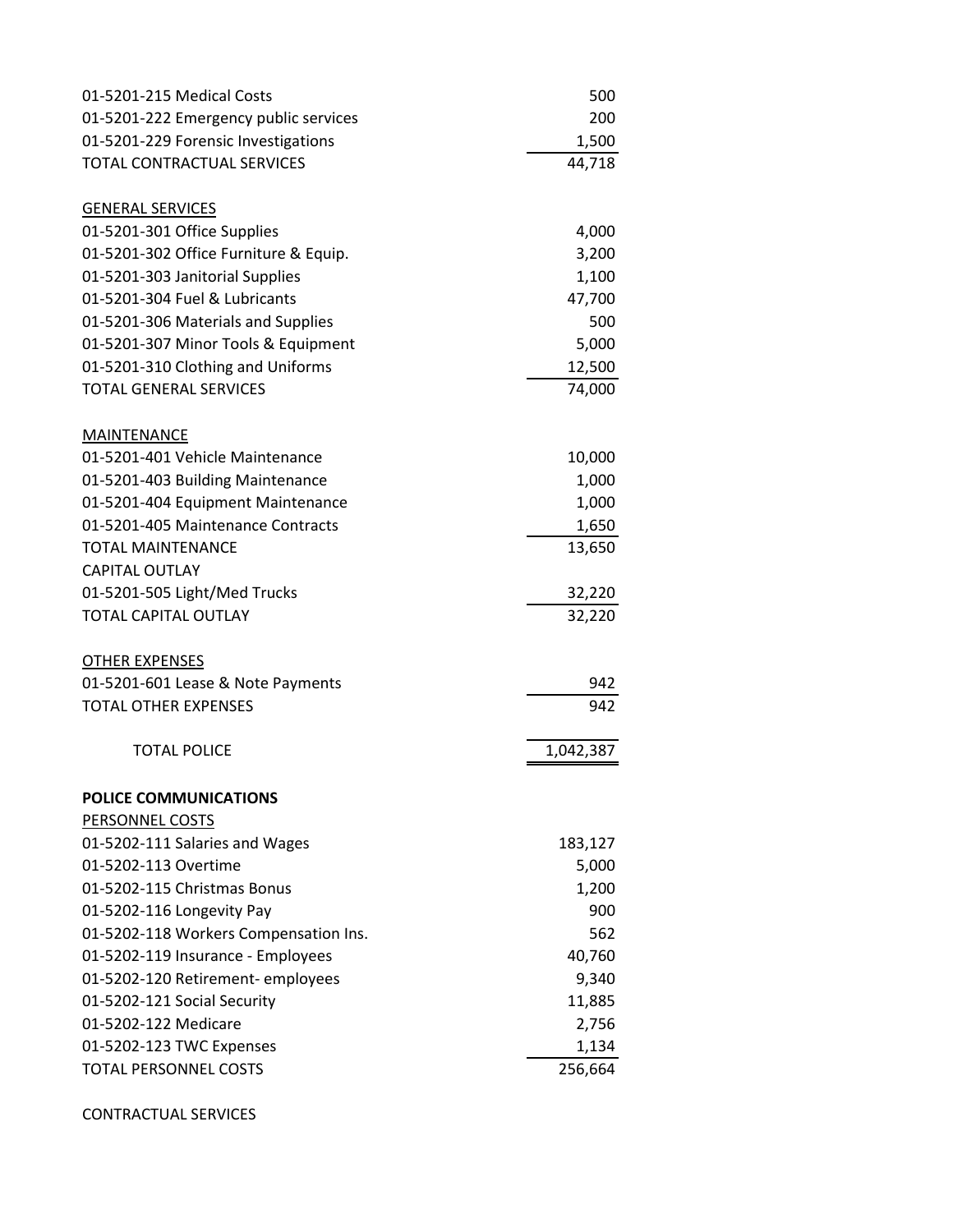| 01-5202-204 Janitorial Services       | 1,400   |
|---------------------------------------|---------|
| 01-5202-205 Utilities                 | 1,925   |
| 01-5202-206 Communications            | 3,400   |
| 01-5202-208 Property & Liability Ins. | 1,617   |
| 01-5202-213 Travel & Training         | 1,000   |
| 01-5202-215 Medical Costs             | 200     |
| TOTAL CONTRACTUAL SERVICES            | 9,542   |
| <b>GENERAL SERVICES</b>               |         |
| 01-5202-301 Office Supplies           | 3,000   |
| 01-5202-310 Clothing and Uniforms     | 200     |
| <b>TOTAL GENERAL SERVICES</b>         | 3,200   |
| <b>MAINTENANCE</b>                    |         |
| 01-5202-403 Building Maintenance      | 334     |
| 01-5202-404 Equipment Maintenance     | 1,000   |
| 01-5202-405 Maintenance Contracts     | 1,075   |
| <b>TOTAL MAINTENANCE</b>              | 2,409   |
| TOTAL POLICE COMMUNICATIONS           | 271,815 |

| <b>MUNICIPAL COURT</b>                |        |
|---------------------------------------|--------|
| PERSONNEL COSTS                       |        |
| 01-5203-111 Salaries and Wages        | 67,144 |
| 01-5203-113 Overtime                  | 500    |
| 01-5203-115 Christmas Bonus           | 400    |
| 01-5203-116 Longevity Pay             | 840    |
| 01-5203-118 Workers Compensation Ins. | 203    |
| 01-5203-119 Insurance - Employees     | 13,146 |
| 01-5203-120 Retirement-employees      | 3,382  |
| 01-5203-121 Social Security           | 4,302  |
| 01-5203-122 Medicare                  | 995    |
|                                       |        |
| 01-5203-123 TWC Expenses              | 378    |
| <b>TOTAL PERSONNEL COSTS</b>          | 91,290 |
|                                       |        |
| <b>CONTRACTUAL SERVICES</b>           |        |
| 01-5203-201 Legal Services            | 10,000 |
| 01-5203-204 Janitorial Services       | 3,000  |
| 01-5203-205 Utilities                 | 1,925  |
| 01-5203-206 Communications            | 1,800  |
| 01-5203-208 Property & Liability Ins. | 823    |
| 01-5203-209 Dues & Subscriptions      | 200    |
| 01-5203-212 Postage                   | 2,500  |

\_\_\_\_\_\_\_\_\_\_\_\_\_\_\_\_\_\_\_\_\_\_\_\_\_\_\_\_\_\_\_\_\_\_\_\_\_\_\_\_\_\_\_\_\_\_\_\_\_\_\_\_\_\_\_\_\_\_\_\_\_ \_\_\_\_\_\_\_\_\_\_\_\_\_\_\_\_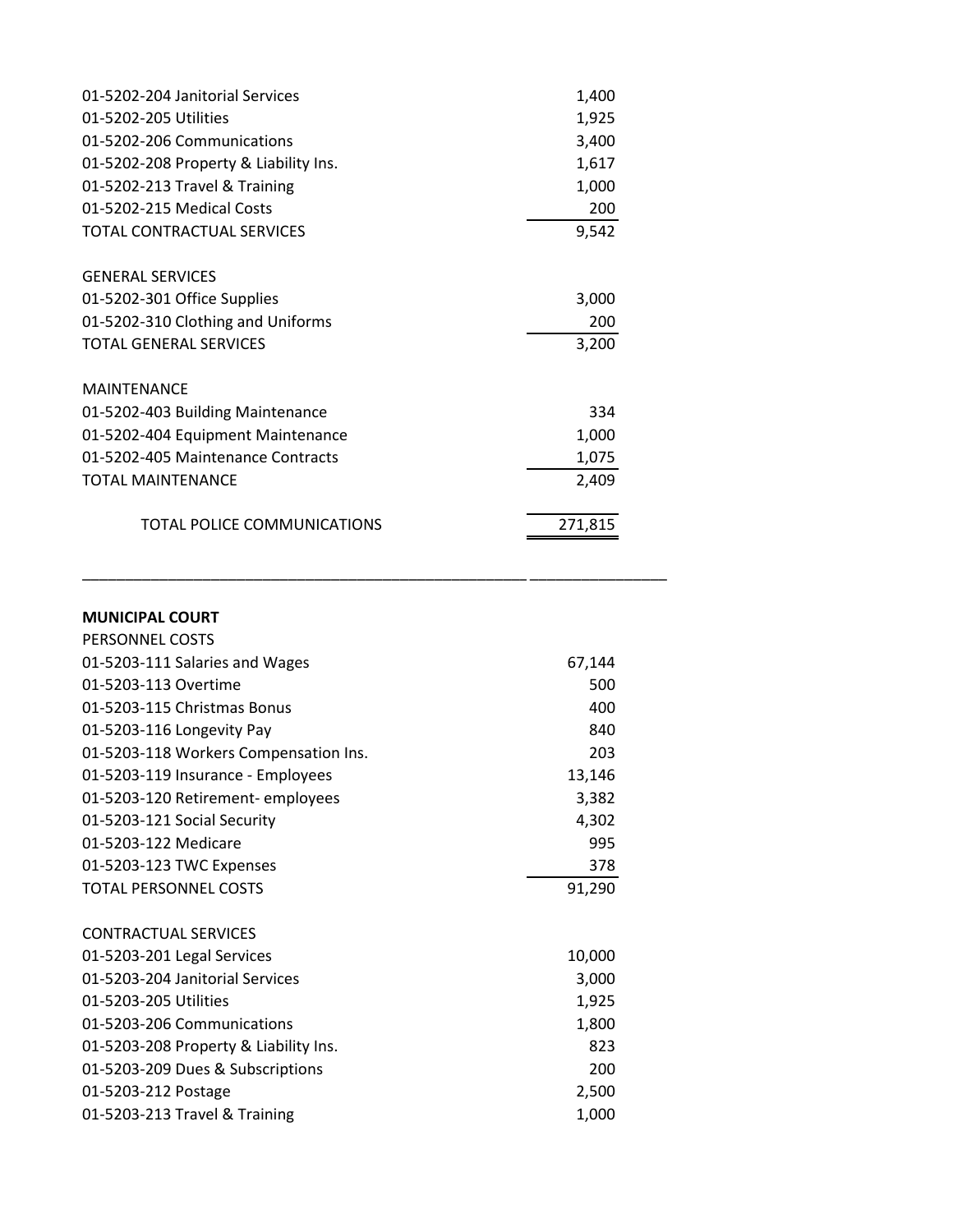| 01-5203-224 Municipal Judge           | 14,400  |
|---------------------------------------|---------|
| TOTAL CONTRACTUAL SERVICES            | 35,648  |
| <b>GENERAL SERVICES</b>               |         |
| 01-5203-301 Office Supplies           | 3,500   |
| 01-5203-308 Credit Card Services      | 1,350   |
| 01-5203-310 Clothing and Uniforms     | 100     |
| <b>TOTAL GENERAL SERVICES</b>         | 4,950   |
|                                       |         |
| <b>MAINTENANCE</b>                    |         |
| 01-5203-403 Building Maintenance      | 400     |
| <b>TOTAL MAINTENANCE</b>              | 400     |
| <b>TOTAL MUNICIPAL COURT</b>          | 132,288 |
|                                       |         |
| <b>FIRE DEPARTMENT</b>                |         |
| PERSONNEL COSTS                       |         |
| 01-5204-111 Salaries and Wages        | 416,176 |
| 01-5204-112 Part-time Salaries        | 5,000   |
| 01-5204-113 Overtime                  | 8,000   |
| 01-5204-114 Certification pay         | 2,160   |
| 01-5204-115 Christmas Bonus           | 2,200   |
| 01-5204-116 Longevity Pay             | 2,820   |
| 01-5204-118 Workers Compensation Ins. | 10,735  |
| 01-5204-119 Insurance - Employees     | 76,260  |
| 01-5204-120 Retirement-employees      | 21,181  |
| 01-5204-121 Social Security           | 27,191  |
| 01-5204-122 Medicare                  | 6,280   |
| 01-5204-123 TWC Expenses              | 2,192   |
| 01-5204-124 Retirement - Vol. fire    | 5,960   |
| <b>TOTAL PERSONNEL COSTS</b>          | 586,155 |
| <b>CONTRACTUAL SERVICES</b>           |         |
| 01-5204-205 Utilities                 | 10,500  |
| 01-5204-206 Communications            | 4,800   |
| 01-5204-208 Property & Liability Ins. | 9,146   |
| 01-5204-209 Dues & Subscriptions      | 2,245   |
| 01-5204-212 Postage                   | 500     |
| 01-5204-213 Travel & Training         | 10,000  |
| 01-5204-214 Employee Recognition      | 350     |
| 01-5204-215 Medical Costs             | 1,400   |
| 01-5204-217 Internet Services         | 1,600   |
| 01-5204-243 Emergency Management      | 3,272   |
| TOTAL CONTRACTUAL SERVICES            | 43,813  |

GENERAL SERVICES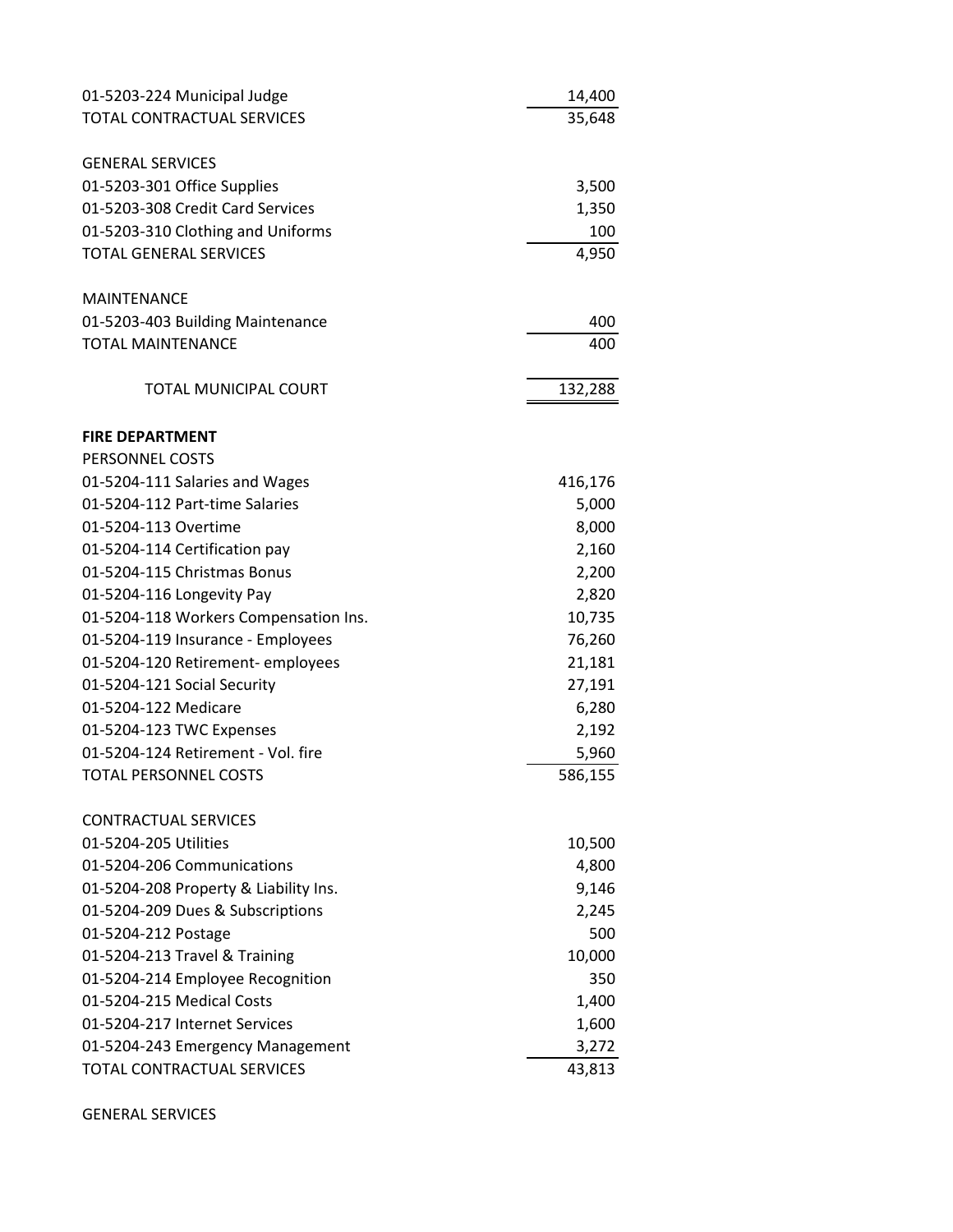| 01-5204-301 Office Supplies           | 1,225   |
|---------------------------------------|---------|
| 01-5204-302 Office Furniture & Equip. | 500     |
| 01-5204-304 Fuel & Lubricants         | 22,000  |
| 01-5204-305 First aid supplies        | 2,500   |
| 01-5204-310 Clothing and Uniforms     | 10,000  |
| 01-5204-311 Firefighting equipment    | 11,100  |
| 01-5204-312 Fire prevention           | 2,000   |
| <b>TOTAL GENERAL SERVICES</b>         | 49,325  |
| <b>MAINTENANCE</b>                    |         |
| 01-5204-401 Vehicle Maintenance       | 18,500  |
| 01-5204-403 Building Maintenance      | 5,000   |
| 01-5204-405 Maintenance Contracts     | 4,175   |
| 01-5204-410 Repairs - SCBA            | 2,500   |
| <b>TOTAL MAINTENANCE</b>              | 30,175  |
| <b>TOTAL FIRE</b>                     | 709,468 |
| <b>ANIMAL CONTROL</b>                 |         |
| PERSONNEL COSTS                       |         |
| 01-5205-111 Salaries and Wages        | 26,790  |
| 01-5205-112 Part-time Salaries        | 5,000   |
| 01-5205-113 Overtime                  | 500     |
| 01-5205-115 Christmas Bonus           | 200     |
| 01-5205-116 Longevity Pay             | 60      |
| 01-5205-118 Workers Compensation Ins. | 948     |
| 01-5205-119 Insurance - Employees     | 6,575   |
| 01-5205-120 Retirement-employees      | 1,746   |
| 01-5205-121 Social Security           | 2,222   |
| 01-5205-122 Medicare                  | 515     |
| 01-5205-123 TWC Expenses              | 189     |
| <b>TOTAL PERSONNEL COSTS</b>          | 44,745  |
| <b>CONTRACTUAL SERVICES</b>           |         |
| 01-5205-205 Utilities                 | 1,050   |
| 01-5205-206 Communications            | 1,100   |
| 01-5205-207 Advertisements & Notices  | 125     |
| 01-5205-208 Property & Liability Ins. | 1,017   |
| 01-5205-213 Travel & Training         | 250     |
| 01-5205-215 Medical Costs             | 100     |
| 01-5205-217 Internet Services         | 600     |
| TOTAL CONTRACTUAL SERVICES            | 4,242   |

GENERAL SERVICES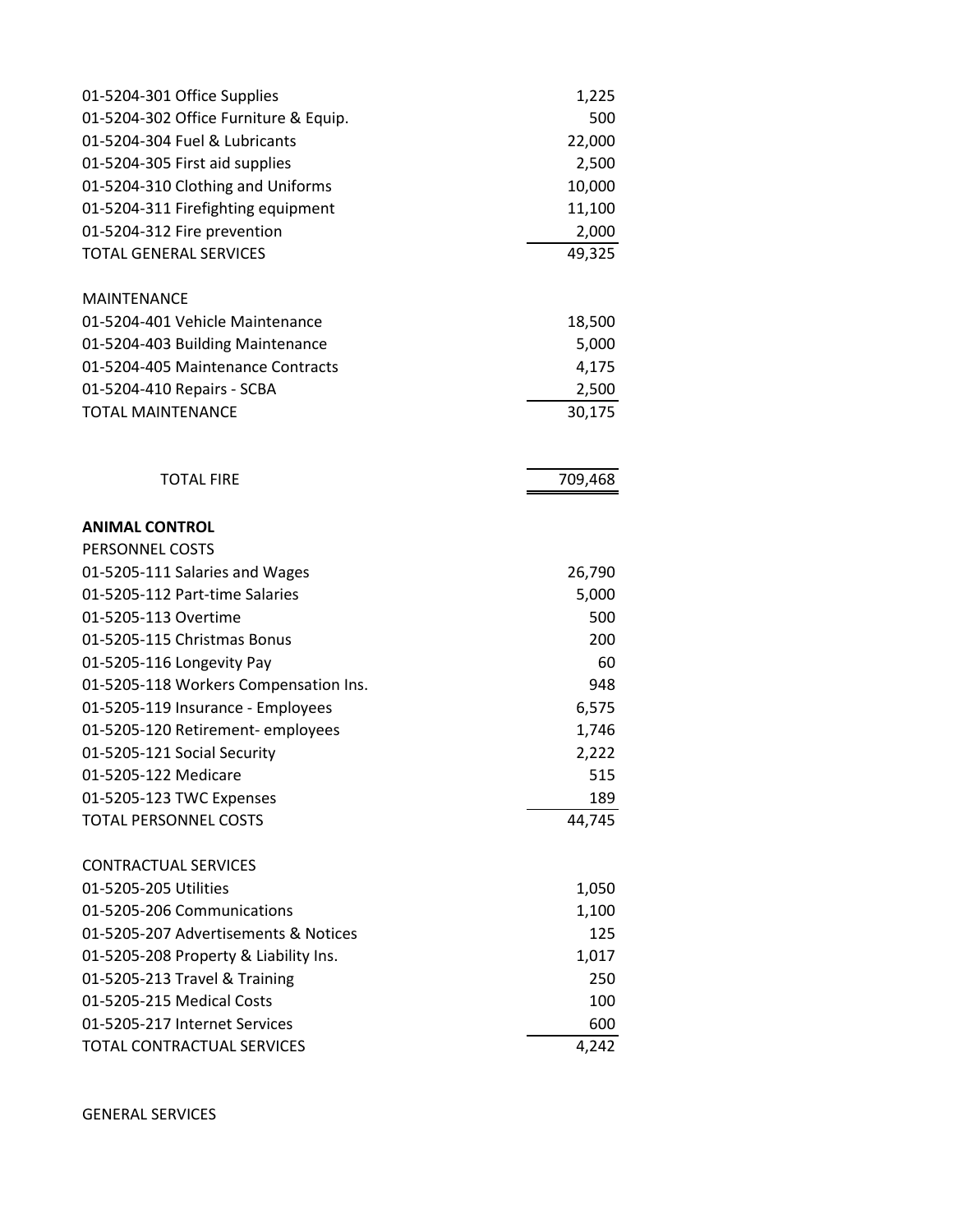| 01-5205-301 Office Supplies           | 200    |
|---------------------------------------|--------|
| 01-5205-303 Janitorial Supplies       | 100    |
| 01-5205-304 Fuel & Lubricants         | 1,600  |
| 01-5205-306 Materials and Supplies    | 500    |
| 01-5205-310 Clothing and Uniforms     | 500    |
| 01-5205-314 Animal Disposal           | 350    |
| 01-5205-316 Vet Supplies              | 850    |
| <b>TOTAL GENERAL SERVICES</b>         | 4,100  |
| <b>MAINTENANCE</b>                    |        |
| 01-5205-401 Vehicle Maintenance       | 500    |
| 01-5205-403 Building Maintenance      | 3,000  |
| <b>TOTAL MAINTENANCE</b>              | 3,500  |
| <b>TOTAL ANIMAL CONTROL</b>           | 56,587 |
| <b>STREETS &amp; DRAINAGE</b>         |        |
| <b>PERSONNEL COSTS</b>                |        |
| 01-5301-111 Salaries and Wages        |        |
| 01-5301-113 Overtime                  | 21,424 |
| 01-5301-114 Certification pay         | 500    |
| 01-5301-116 Longevity Pay             | 200    |
| 01-5301-118 Workers Compensation Ins. | 60     |
| 01-5301-119 Insurance - Employees     | 674    |
| 01-5301-120 Retirement-employees      | 6,573  |
| 01-5301-121 Social Security           | 1,089  |
| 01-5301-122 Medicare                  | 1,387  |
| 01-5301-123 TWC Expenses              | 322    |
| 01-5301-127 Call out compensation     | 189    |
| <b>TOTAL PERSONNEL COSTS</b>          | 32,418 |
| <b>CONTRACTUAL SERVICES</b>           |        |
| 01-5301-206 Communications            | 490    |
| 01-5301-208 Property & Liability Ins. | 1,807  |
| 01-5301-215 Medical Costs             | 100    |
| 01-5301-234 Street Lights             | 22,500 |
| <b>TOTAL CONTRACTUAL SERVICES</b>     | 24,897 |
| <b>GENERAL SERVICES</b>               |        |
| 01-5301-301 Office Supplies           | 100    |
| 01-5301-304 Fuel & Lubricants         | 7,000  |
| 01-5301-306 Materials and Supplies    | 500    |
| 01-5301-307 Minor Tools & Equipment   | 500    |
| 01-5301-310 Clothing and Uniforms     | 1,400  |
| <b>TOTAL GENERAL SERVICES</b>         | 9,500  |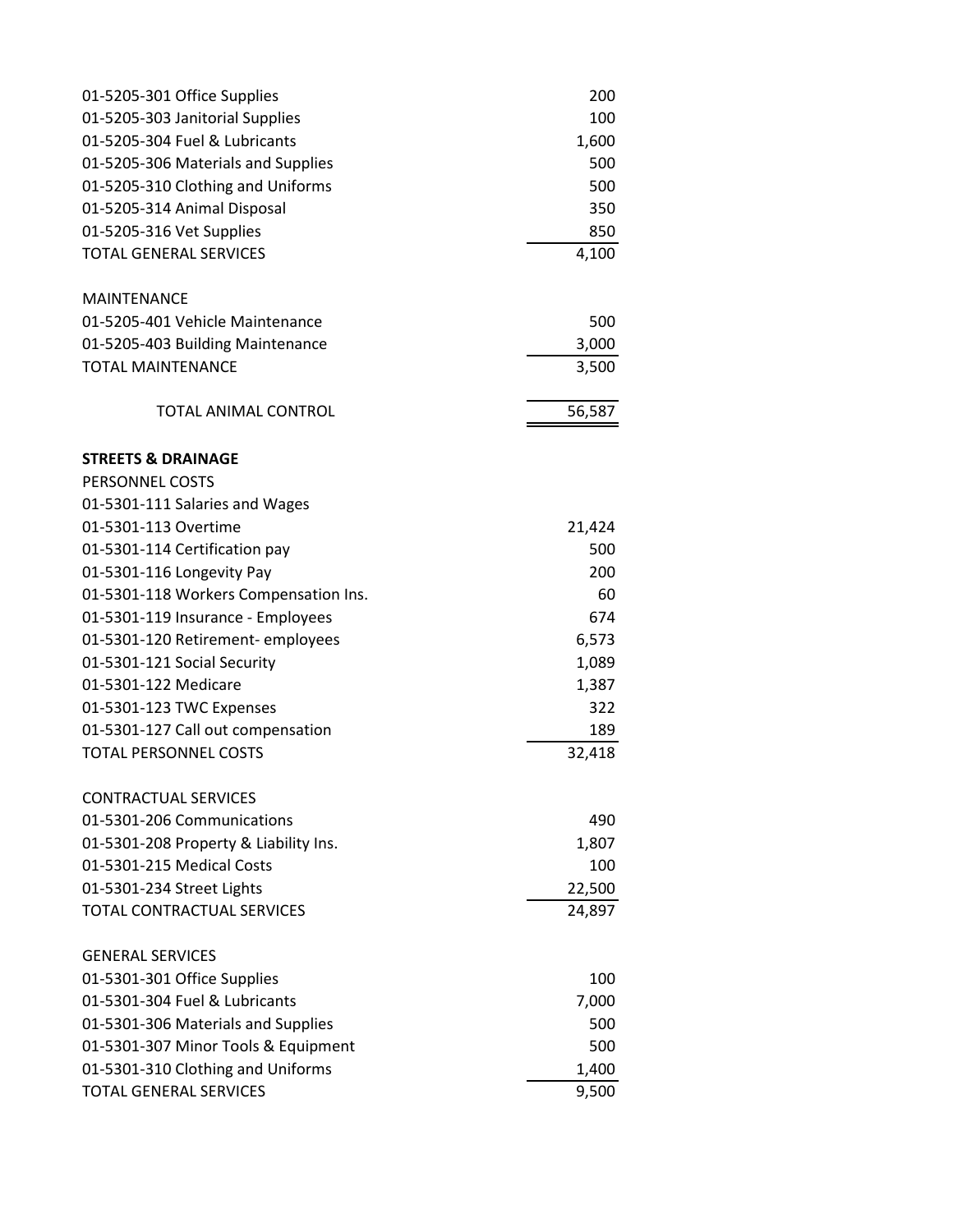| <b>MAINTENANCE</b>                    |         |
|---------------------------------------|---------|
| 01-5301-401 Vehicle Maintenance       | 2,500   |
| 01-5301-403 Building Maintenance      | 700     |
| 01-5301-404 Equipment Maintenance     | 2,000   |
| 01-5301-405 Maintenance Contracts     | 240     |
| 01-5301-406 Street Maintenance        | 5,000   |
| 01-5301-407 Sign Maintenance          | 1,000   |
| <b>TOTAL MAINTENANCE</b>              | 11,440  |
| <b>CAPITAL OUTLAY</b>                 |         |
| 01-5301-503 Special Purpose Equip.    | 20,016  |
| <b>TOTAL CAPITAL OUTLAY</b>           | 20,016  |
| <b>TOTAL STREETS &amp; DRAINAGE</b>   | 98,271  |
| <b>LIBRARY</b>                        |         |
| PERSONNEL COSTS                       |         |
| 01-5401-111 Salaries and Wages        | 62,466  |
| 01-5401-112 Part-time Salaries        | 16,380  |
| 01-5401-115 Christmas Bonus           | 600     |
| 01-5401-116 Longevity Pay             | 1,080   |
| 01-5401-118 Workers Compensation Ins. | 235     |
| 01-5401-119 Insurance - Employees     | 13,150  |
| 01-5401-120 Retirement-employees      | 3,140   |
| 01-5401-121 Social Security           | 5,032   |
| 01-5401-122 Medicare                  | 1,168   |
| 01-5401-123 TWC Expenses              | 756     |
| <b>TOTAL PERSONNEL COSTS</b>          | 104,007 |
| <b>CONTRACTUAL SERVICES</b>           |         |
| 01-5401-204 Janitorial Services       | 0       |
| 01-5401-205 Utilities                 | 8,600   |
| 01-5401-206 Communications            | 1,600   |
| 01-5401-208 Property & Liability Ins. | 2,584   |
| 01-5401-212 Postage                   | 50      |
| 01-5401-217 Internet Services         | 830     |
| <b>TOTAL CONTRACTUAL SERVICES</b>     | 13,664  |
| <b>GENERAL SERVICES</b>               |         |
| 01-5401-301 Office Supplies           | 4,500   |
| 01-5401-306 Materials and Supplies    | 4,544   |
| 01-5401-325 Storytime                 | 200     |
| 01-5401-327 Summer Reading Program    | 800     |
| 01-5401-329 Lone Star Grant Expenses  | 4,456   |
| <b>TOTAL GENERAL SERVICES</b>         | 14,500  |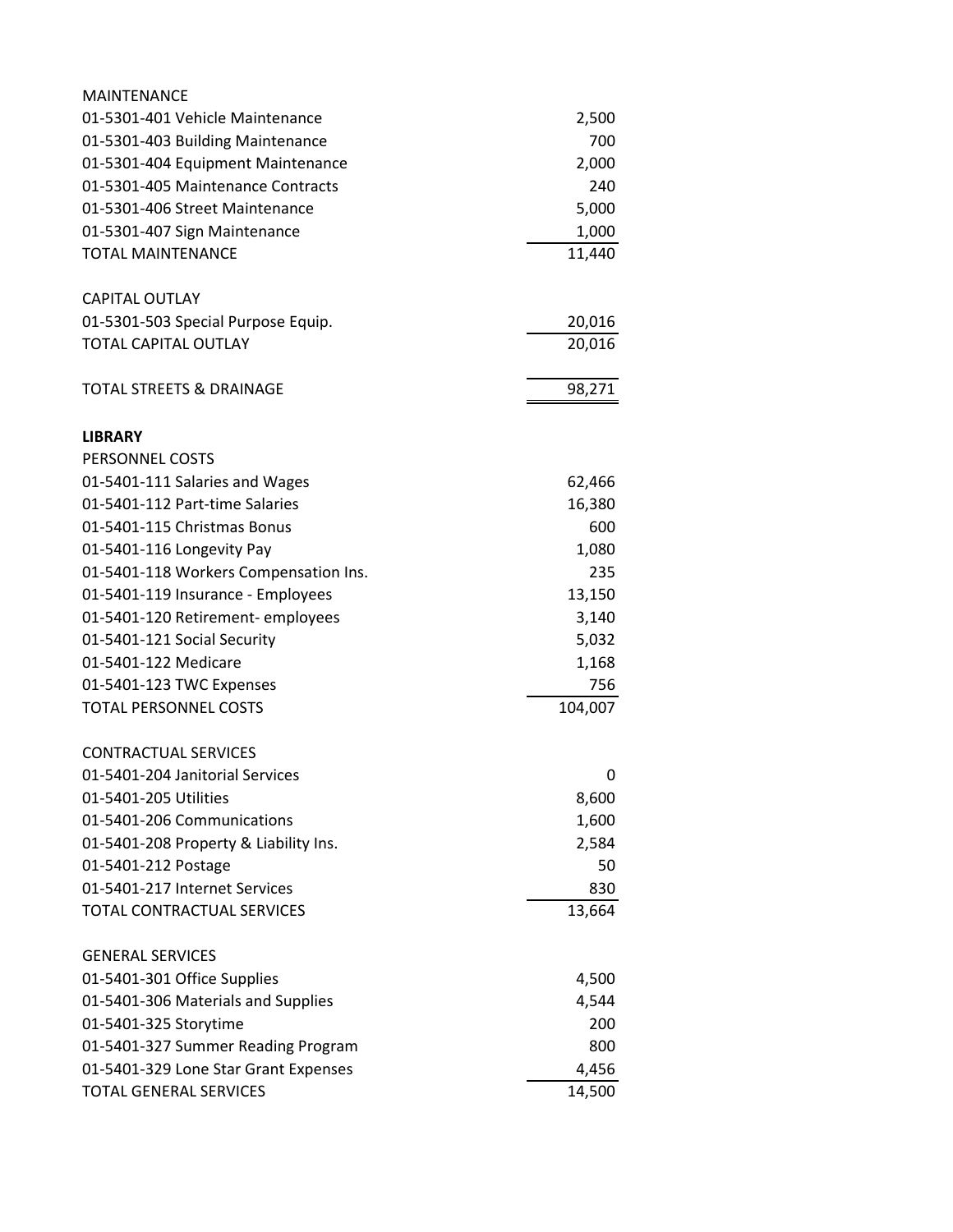| <b>MAINTENANCE</b>                    |         |
|---------------------------------------|---------|
| 01-5401-403 Building Maintenance      | 2,500   |
| 01-5401-404 Equipment Maintenance     | 200     |
| 01-5401-405 Maintenance Contracts     | 2,505   |
| <b>TOTAL MAINTENANCE</b>              | 5,205   |
| <b>TOTAL LIBRARY</b>                  | 137,376 |
| <b>SENIOR SERVICES</b>                |         |
| PERSONNEL COSTS                       |         |
| 01-5402-111 Salaries and Wages        | 29,329  |
| 01-5402-113 Christmas Bonus           | 200     |
| 01-5402-116 Longevity Pay             | 360     |
| 01-5402-118 Workers Compensation Ins. | 91      |
| 01-5402-119 Insurance - Employees     | 6,573   |
| 01-5402-120 Retirement- employees     | 1,525   |
| 01-5402-121 Social Security           | 1,962   |
| 01-5402-122 Medicare                  | 455     |
| 01-5402-123 TWC Expenses              | 189     |
| 01-5402-128 SCC Open/Close Fees       | 1,500   |
| <b>TOTAL PERSONNEL COSTS</b>          | 42,184  |
| <b>CONTRACTUAL SERVICES</b>           |         |
| 01-5402-204 Janitorial Services       | 4,950   |
| 01-5402-205 Utilities                 | 7,900   |
| 01-5402-206 Communications            | 450     |
| 01-5402-208 Property & Liability Ins. | 2,500   |
| 01-5402-217 Internet Services         | 600     |
| TOTAL CONTRACTUAL SERVICES            | 16,400  |
| <b>GENERAL SERVICES</b>               |         |
| 01-5402-301 Office Supplies           | 600     |
| 01-5402-302 Office Furniture & Equip. | 500     |
| 01-5402-304 Fuel & Lubricants         | 100     |
| 01-5402-306 Materials and Supplies    | 500     |
| <b>TOTAL GENERAL SERVICES</b>         | 1,700   |
| <b>MAINTENANCE</b>                    |         |
| 01-5402-401 Vehicle Maintenance       | 300     |
| 01-5402-403 Building Maintenance      | 1,900   |
| 01-5402-404 Equipment Maintenance     | 100     |
| <b>TOTAL MAINTENANCE</b>              | 2,300   |
| <b>TOTAL SENIOR SERVICES</b>          | 62,584  |
|                                       |         |

**PARKS MAINTENANCE**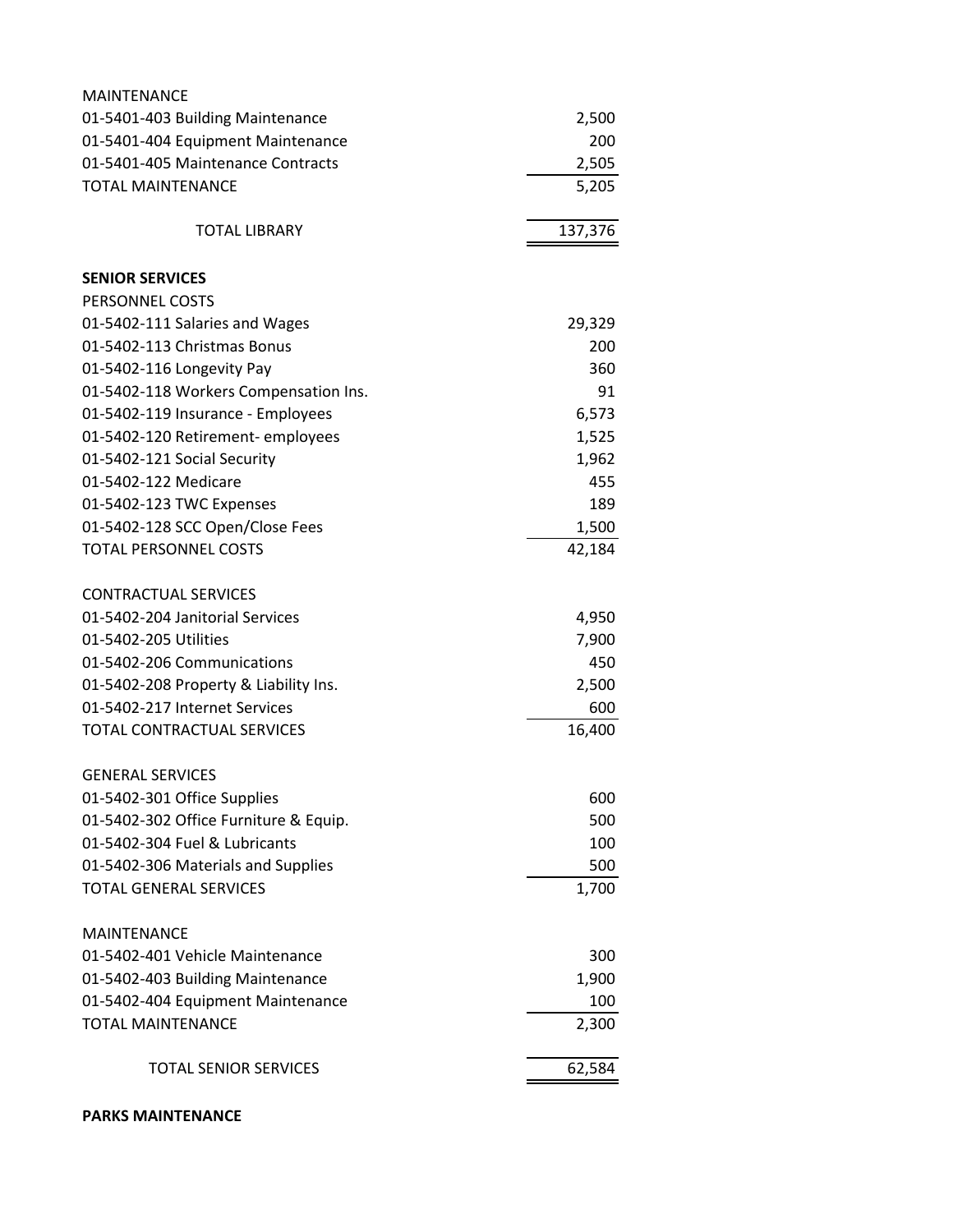| PERSONNEL COSTS                        |           |
|----------------------------------------|-----------|
| 01-5403-111 Salaries and Wages         | 27,540    |
| 01-5403-113 Overtime                   | 2,650     |
| 01-5403-114 Certification pay          | 0         |
| 01-5403-115 Christmas Bonus            | 200       |
| 01-5403-116 Longevity Pay              | 240       |
| 01-5403-118 Workers Compensation Ins.  | 808       |
| 01-5403-119 Insurance - Employees      | 6,572     |
| 01-5403-120 Retirement- employees      | 1,423     |
| 01-5403-121 Social Security            | 1,811     |
| 01-5403-122 Medicare                   | 420       |
| 01-5403-123 TWC Expenses               | 189       |
| <b>TOTAL PERSONNEL COSTS</b>           | 41,853    |
| <b>CONTRACTUAL SERVICES</b>            |           |
| 01-5403-206 Communications             | 450       |
| 01-5403-208 Property & Liability Ins.  | 1,369     |
| 01-5403-209 Dues & Subscriptions       | 100       |
| <b>TOTAL CONTRACTUAL SERVICES</b>      | 1,919     |
| <b>GENERAL SERVICES</b>                |           |
| 01-5403-301 Office Supplies            | 100       |
| 01-5403-304 Fuel & Lubricants          | 9,400     |
| 01-5403-306 Materials and Supplies     | 1,000     |
| 01-5403-307 Minor Tools & Equipment    | 2,000     |
| 01-5403-310 Clothing and Uniforms      | 1,400     |
| 01-5403-317 Chemicals                  | 1,000     |
| <b>TOTAL GENERAL SERVICES</b>          | 14,900    |
| <b>MAINTENANCE</b>                     |           |
| 01-5403-401 Vehicle Maintenance        | 1,000     |
| 01-5403-403 Building Maintenance       | 500       |
| 01-5403-404 Equipment Maintenance      | 1,400     |
| 01-5403-405 Maintenance Contracts      | 240       |
| 01-5403-408 Parks Maintenance          | 10,000    |
| 01-5403-409 Dam Maintenance            | 0         |
| 01-5403-412 Cemetery Maintenance       | 3,600     |
| <b>TOTAL MAINTENANCE</b>               | 16,740    |
| <b>TOTAL PARK MAINTENANCE</b>          | 75,412    |
| <b>TOTAL GENERAL FUND EXPENDITURES</b> | 3,179,405 |
|                                        |           |
| REVENUE OVER/(UNDER) EXPENDITURES      | 0         |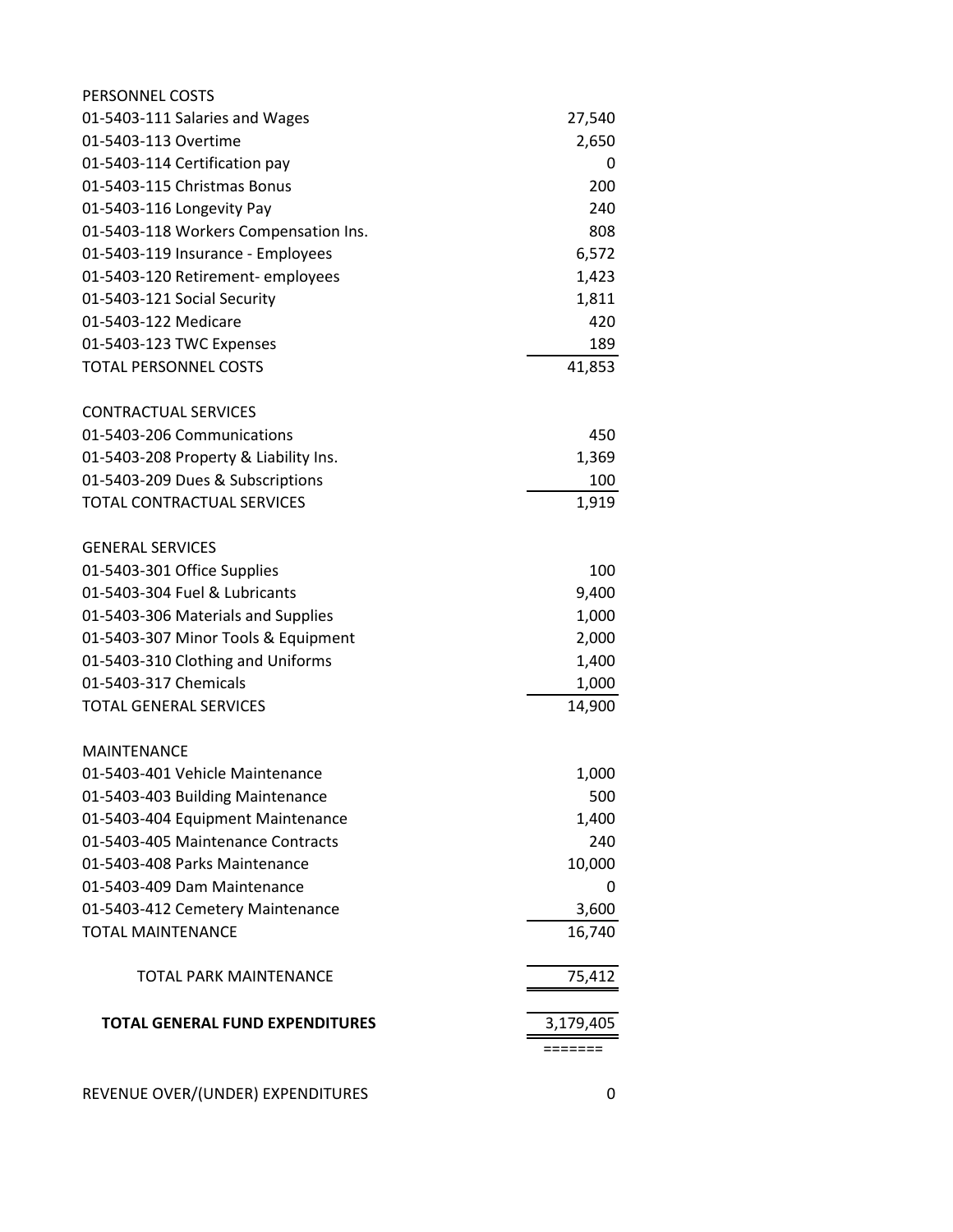#### **02- WATER AND SEWER FUND**

| <b>REVENUES</b>                                                 | <b>BUDGET</b> |
|-----------------------------------------------------------------|---------------|
| 02-4550 Water Service                                           | 1,150,000     |
| 02-4551 Sewer Service                                           | 765,000       |
| 02-4552 Garbage Service                                         | 430,000       |
| 02-4553 Meter Set Fees                                          | 5,000         |
| 02-4554 Water Tap Fees                                          | 2,000         |
| 02-4556 Fire Hydrant Tap Fees                                   | 1,000         |
| <b>TOTAL SERVICE CHARGES</b>                                    | 2,353,000     |
| <b>OTHER REVENUE</b>                                            |               |
| 02-4601 Interest Income                                         | 2,600         |
| 02-4602 Credit Card Fees                                        | 6,630         |
| 02-4609 Miscellaneous Income                                    | 200           |
| 02-4620 Transfers In                                            | 6,192         |
| 02-4640 INSF Fees                                               | 2,500         |
| 02-4641 Late Charges                                            | 53,000        |
| <b>TOTAL OTHER REVENUE</b>                                      | 71,122        |
| <b>TOTAL REVENUES</b>                                           | 2424122       |
|                                                                 |               |
|                                                                 | =======       |
| <b>EXPENDITURES</b>                                             | <b>BUDGET</b> |
| <b>UTILITY BILLING</b>                                          |               |
| PERSONNEL COSTS                                                 |               |
| 02-5101-111 Salaries and Wages                                  | 80,457        |
| 02-5101-113 Overtime                                            | 2,000         |
| 02-5101-114 Certification pay                                   | 0             |
| 02-5101-115 Christmas Bonus                                     | 600           |
| 02-5101-116 Longevity Pay                                       | 780           |
| 02-5101-118 Workers Compensation Ins.                           | 855           |
| 02-5101-119 Insurance - Employees                               | 19,719        |
| 02-5101-120 Retirement- employees                               | 4,117         |
| 02-5101-121 Social Security                                     | 5,239         |
| 02-5101-122 Medicare                                            | 1,216         |
| 02-5101-123 TWC Expenses                                        | 567           |
| <b>TOTAL PERSONNEL COSTS</b>                                    | 115,550       |
| <b>CONTRACTUAL SERVICES</b><br>02-5101-202 Audit and Accounting |               |

 =======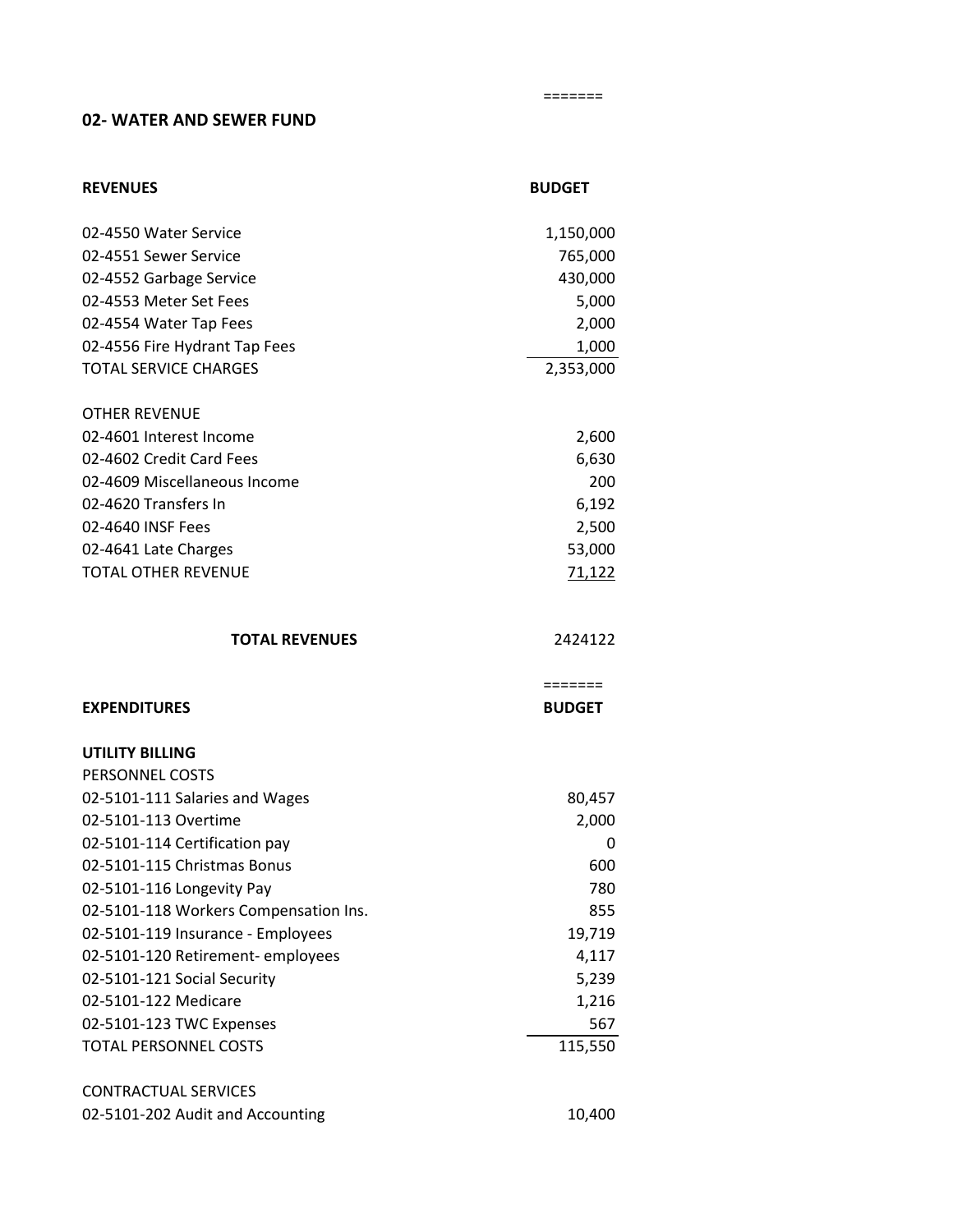| 02-5101-204 Janitorial Services       | 2,200     |
|---------------------------------------|-----------|
| 02-5101-205 Utilities                 | 2,720     |
| 02-5101-206 Communications            | 3,000     |
| 02-5101-207 Advertisements & Notices  | 300       |
| 02-5101-208 Property & Liability Ins. | 2,604     |
| 02-5101-212 Postage                   | 11,200    |
| 02-5101-213 Travel & Training         | 200       |
| 02-5101-215 Medical Cost              | 100       |
| 02-5101-216 Mileage                   | 200       |
| 02-5101-217 Internet Services         | 7,500     |
| 02-5101-225 Collection Agency Fees    | 800       |
| 02-5101-237 Garbage Pickup Service    | 365,500   |
| 02-5101-241 Contingency Fund          | 61,043    |
| 02-5101-244 Bad Debt Expense          | 15,000    |
| TOTAL CONTRACTUAL SERVICES            | 482,767   |
| <b>GENERAL SERVICES</b>               |           |
| 02-5101-301 Office Supplies           | 4,000     |
| 02-5101-302 Office Furniture & Equip. | 1,000     |
| 02-5101-306 Materials and Supplies    | 1,000     |
| 02-5101-308 Credit Card Services      | 1,350     |
| 02-5101-310 Clothing and Uniforms     | 900       |
| <b>TOTAL GENERAL SERVICES</b>         | 8,250     |
| <b>MAINTENANCE</b>                    |           |
| 02-5101-403 Building Maintenance      | 600       |
| 02-5101-404 Equipment Maintenance     | 200       |
| 02-5101-405 Maintenance Contracts     | 9,348     |
| <b>TOTAL MAINTENANCE</b>              | 10,148    |
| <b>CAPITAL OUTLAY</b>                 |           |
| 02-5101-509 Hydrants & Meters         | 4500      |
| <b>TOTAL CAPITAL OUTLAY</b>           | 4,500     |
| <b>OTHER EXPENSES</b>                 |           |
| 02-5101-601 Lease & Note Payments     | 5,946     |
| 02-5101-650 Administrative fees to GF | 51,047    |
| <b>TOTAL OTHER EXPENSES</b>           | 56,993    |
| <b>DEBT SERVICE</b>                   |           |
| 02-5101-706 Series 2008A Principal    | 25,000    |
| 02-5101-707 Series 2008A Interest     | 102,916   |
| 02-5101-711 Ser 2008B Principal       | 130,000   |
| 02-5101-712 Series 2008B Interest     | 74,880    |
| TOTAL DEBT SERVICE                    | 332,796   |
| <b>TOTAL UTILITY BILLING</b>          | 1,011,004 |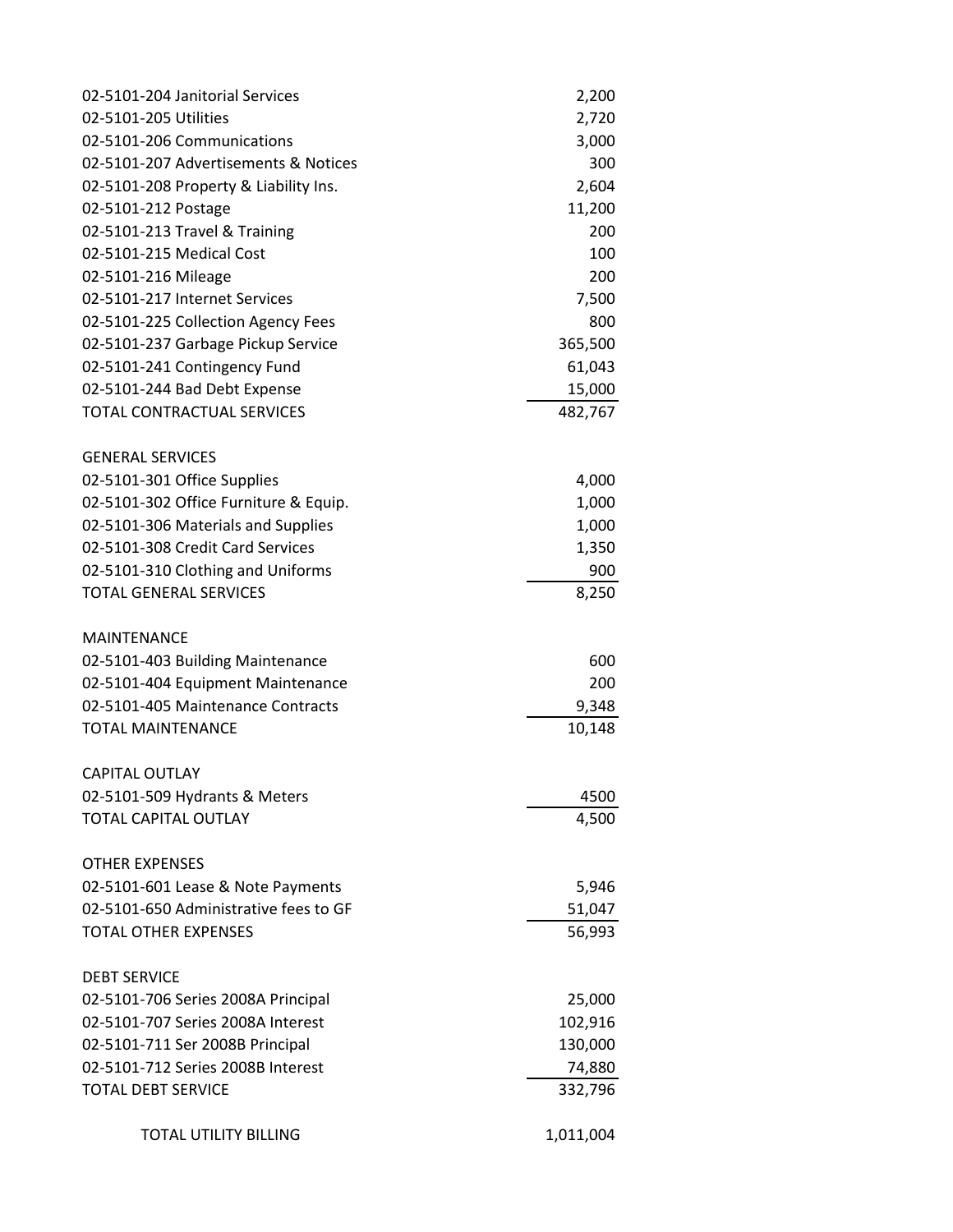## **WATER PRODUCTION**

| PERSONNEL COSTS                       |         |
|---------------------------------------|---------|
| 02-5201-111 Salaries and Wages        | 23,222  |
| 02-5201-113 Overtime                  | 4,000   |
| 02-5201-115 Christmas Bonus           | 200     |
| 02-5201-116 Longevity Pay             | 120     |
| 02-5201-118 Workers Compensation Ins. | 772     |
| 02-5201-119 Insurance - Employees     | 6,573   |
| 02-5201-120 Retirement-employees      | 1,313   |
| 02-5201-121 Social Security           | 1,670   |
| 02-5201-122 Medicare                  | 387     |
| 02-5201-123 TWC Expenses              | 189     |
| 02-5201-127 Call out compensation     | 4,000   |
| <b>TOTAL PERSONNEL COSTS</b>          | 42,446  |
| <b>CONTRACTUAL SERVICES</b>           |         |
| 02-5201-204 Janitorial Services       | 1,150   |
| 02-5201-205 Utilities                 | 132,490 |
| 02-5201-206 Communications            | 932     |
| 02-5201-208 Property & Liability Ins. | 2,148   |
| 02-5201-209 Dues & Subscriptions      | 150     |
| 02-5201-213 Travel & Training         | 300     |
| <b>TOTAL CONTRACTUAL SERVICES</b>     | 137,170 |
| <b>GENERAL SERVICES</b>               |         |
| 02-5201-301 Office Supplies           | 300     |
| 02-5201-304 Fuel & Lubricants         | 3,400   |
| 02-5201-306 Materials and Supplies    | 1,500   |
| 02-5201-307 Minor Tools & Equipment   | 500     |
| 02-5201-310 Clothing and Uniforms     | 1,200   |
| 02-5201-317 Chemicals                 | 6,000   |
| 02-5201-318 TCEQ fees                 | 4,000   |
| 02-5201-319 Water and sewer analysis  | 4,000   |
| 02-5201-321 Purchased Water Expense   | 297,952 |
| <b>TOTAL GENERAL SERVICES</b>         | 318,852 |
| <b>MAINTENANCE</b>                    |         |
| 02-5201-401 Vehicle Maintenance       | 700     |
| 02-5201-403 Building Maintenance      | 500     |
| 02-5201-405 Maintenance Contracts     | 606     |
| 02-5201-411 System Maintenance        | 34,000  |
| <b>TOTAL MAINTENANCE</b>              | 35,806  |
|                                       |         |

# OTHER EXPENSES

| 02-5201-650 Administrative fees to GF | 30,309 |
|---------------------------------------|--------|
|---------------------------------------|--------|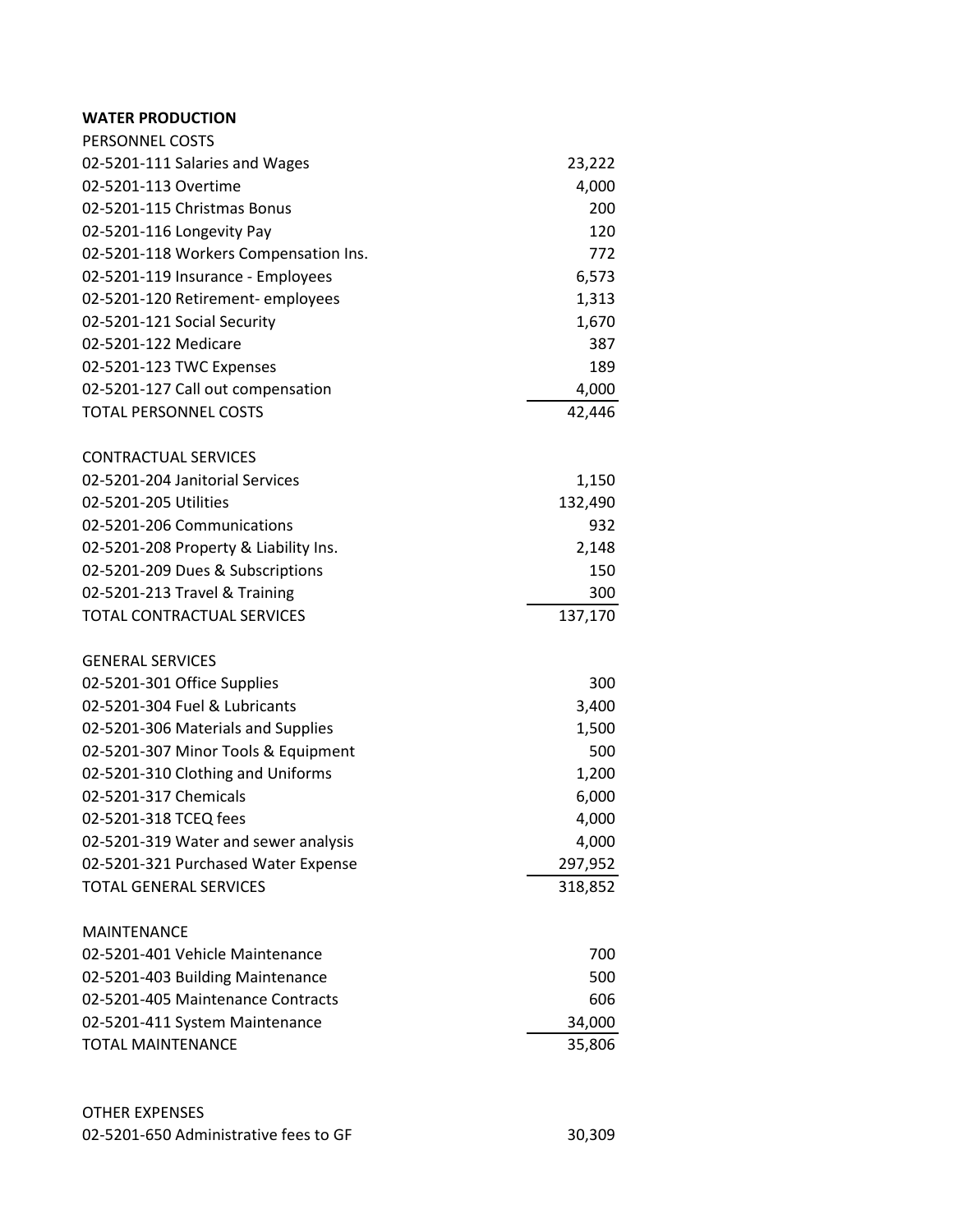| 02-5201-651 W/S Lines Franchise to GF | 26,810  |
|---------------------------------------|---------|
| <b>TOTAL OTHER EXPENSES</b>           | 57,119  |
|                                       |         |
| TOTAL WATER PRODUCTION                | 591,393 |
| <b>WATER DISTRIBUTION</b>             |         |
| PERSONNEL COSTS                       |         |
| 02-5202-111 Salaries and Wages        | 134,369 |
| 02-5202-113 Overtime                  | 5,000   |
| 02-5202-114 Certification pay         | 1,080   |
| 02-5202-115 Christmas Bonus           | 800     |
| 02-5202-116 Longevity Pay             | 750     |
| 02-5202-118 Workers Compensation Ins. | 4,197   |
| 02-5202-119 Insurance - Employees     | 26,292  |
| 02-5202-120 Retirement- employees     | 7,096   |
| 02-5202-121 Social Security           | 8,924   |
| 02-5202-122 Medicare                  | 2,079   |
| 02-5202-123 TWC Expenses              | 4,197   |
| 02-5202-127 Call out compensation     | 1,030   |
| <b>TOTAL PERSONNEL COSTS</b>          | 195,814 |
| <b>CONTRACTUAL SERVICES</b>           |         |
| 02-5202-205 Utilities                 | 3,897   |
| 02-5202-206 Communications            | 2,800   |
| 02-5202-208 Property & Liability Ins. | 5,199   |
| 02-5202-209 Dues & Subscriptions      | 400     |
| 02-5202-213 Travel & Training         | 1,000   |
| 02-5202-215 Medical Costs             | 200     |
| <b>TOTAL CONTRACTUAL SERVICES</b>     | 13,496  |
| <b>GENERAL SERVICES</b>               |         |
| 02-5202-301 Office Supplies           | 500     |
| 02-5202-304 Fuel & Lubricants         | 5,700   |
| 02-5202-306 Materials and Supplies    | 6,500   |
| 02-5202-307 Minor Tools & Equipment   | 3,500   |
| 02-5202-310 Clothing and Uniforms     | 4,300   |
| <b>TOTAL GENERAL SERVICES</b>         | 20,500  |
| <b>MAINTENANCE</b>                    |         |
| 02-5202-401 Vehicle Maintenance       | 2,000   |
| 02-5202-404 Equipment Maintenance     | 3,500   |
| 02-5202-405 Maintenance Contracts     | 506     |
| 02-5202-411 System Maintenance        | 32,614  |
| <b>TOTAL MAINTENANCE</b>              | 38,620  |
| <b>OTHER EXPENSES</b>                 |         |
| 02-5202-650 Administrative fees to GF | 30,309  |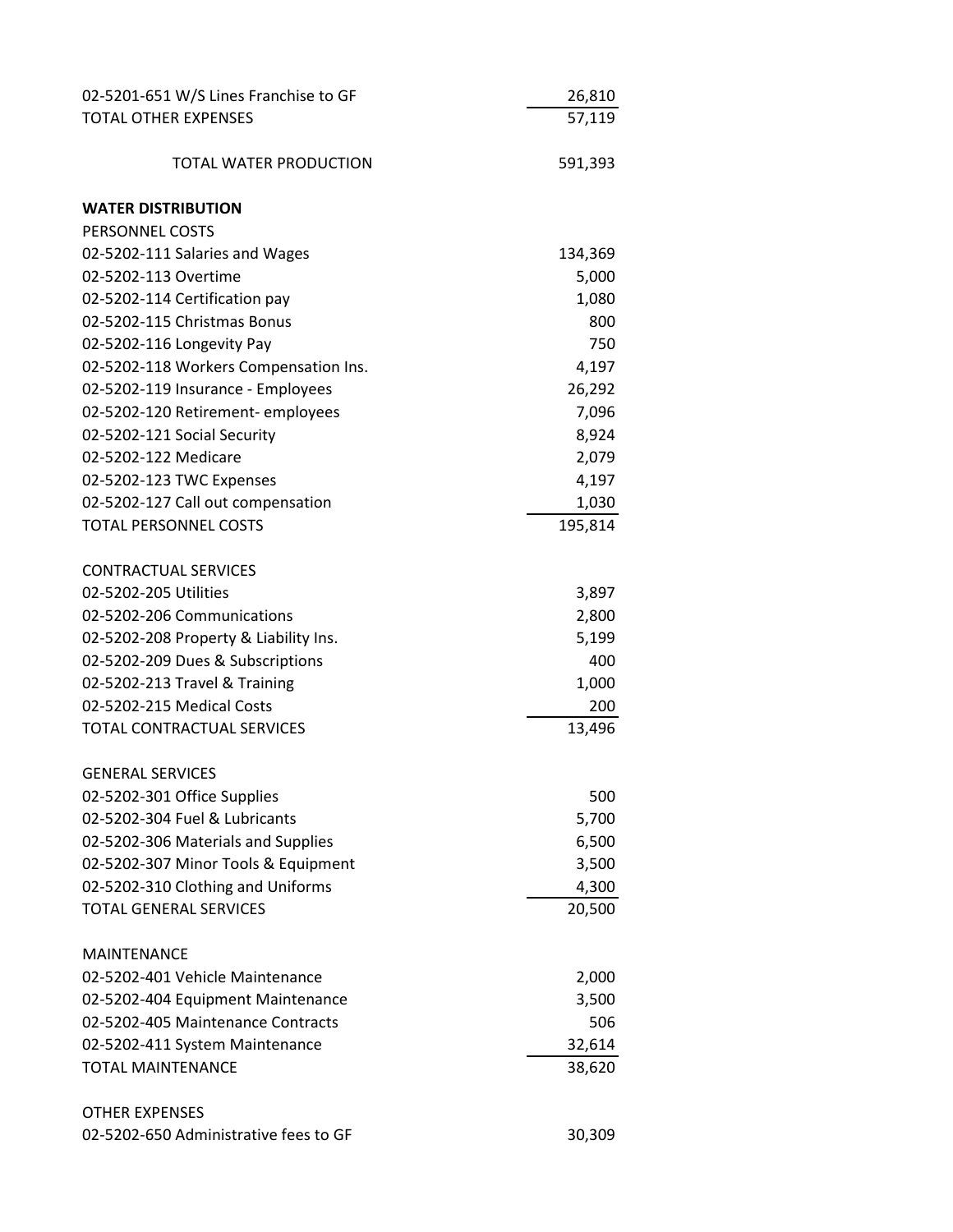| 02-5202-651 W/S Lines Franchise to GF | 26,810          |
|---------------------------------------|-----------------|
| <b>TOTAL OTHER EXPENSES</b>           | 57,119          |
|                                       |                 |
|                                       |                 |
| TOTAL WATER DISTRIBUTION              | 325,549         |
| <b>WASTEWATER COLLECTION</b>          |                 |
| PERSONNEL COSTS                       |                 |
| 02-5301-111 Salaries and Wages        |                 |
| 02-5301-113 Overtime                  | 76,856<br>5,000 |
| 02-5301-114 Certification pay         | 720             |
| 02-5301-116 Longevity Pay             | 510             |
| 02-5301-118 Workers Compensation Ins. | 3,385           |
| 02-5301-119 Insurance - Employees     | 13,146          |
| 02-5301-120 Retirement-employees      | 4,214           |
| 02-5301-121 Social Security           | 5,364           |
| 02-5301-122 Medicare                  | 1,244           |
| 02-5301-123 TWC Expenses              | 378             |
| <b>TOTAL PERSONNEL COSTS</b>          | 110,817         |
|                                       |                 |
| <b>CONTRACTUAL SERVICES</b>           |                 |
| 02-5301-204 Janitorial Services       | 1,150           |
| 02-5301-205 Utilities                 | 6,834           |
| 02-5301-206 Communications            | 2,202           |
| 02-5301-208 Property & Liability Ins. | 1,270           |
| 02-5301-209 Dues & Subscriptions      | 400             |
| 02-5301-213 Travel & Training         | 1,000           |
| 02-5301-215 Medical Costs             | 100             |
| <b>TOTAL CONTRACTUAL SERVICES</b>     | 12,956          |
| <b>GENERAL SERVICES</b>               |                 |
| 02-5301-301 Office Supplies           | 500             |
| 02-5301-304 Fuel & Lubricants         | 7,500           |
| 02-5301-306 Materials and Supplies    | 2,500           |
| 02-5301-307 Minor Tools & Equipment   | 3,000           |
| 02-5301-310 Clothing and Uniforms     | 1,600           |
| 02-5301-317 Chemicals                 | 1,500           |
| <b>TOTAL GENERAL SERVICES</b>         | 16,600          |
| <b>MAINTENANCE</b>                    |                 |
| 02-5301-401 Vehicle Maintenance       | 2,000           |
| 02-5301-403 Building Maintenance      | 1,000           |
| 02-5301-404 Equipment Maintenance     | 4,900           |
| 02-5301-405 Maintenance Contracts     | 506             |
| 02-5301-411 System Maintenance        | 33,905          |
| <b>TOTAL MAINTENANCE</b>              | 42,311          |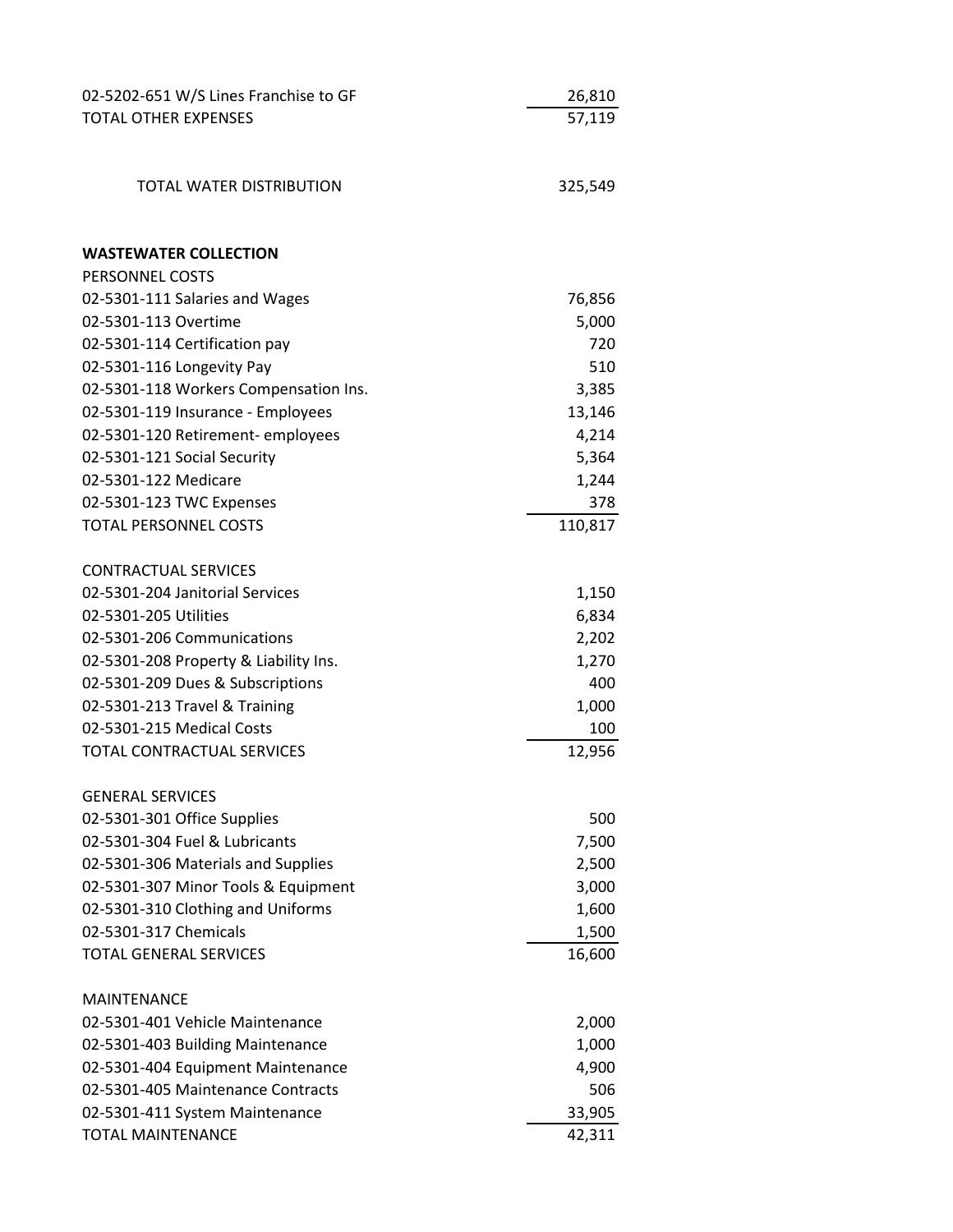| <b>OTHER EXPENSES</b>                 |         |
|---------------------------------------|---------|
| 02-5301-650 Administrative fees to GF | 23,929  |
| 02-5301-651 W/S Lines Franchise to GF | 21,065  |
| <b>TOTAL OTHER EXPENSES</b>           | 44,994  |
| TOTAL WASTEWATER COLLECTION           | 227,678 |
| <b>WASTEWATER TREATMENT</b>           |         |
| PERSONNEL COSTS                       |         |
| 02-5302-111 Salaries and Wages        | 33,032  |
| 02-5302-113 Overtime                  | 4,000   |
| 02-5302-114 Certification pay         | 360     |
| 02-5302-115 Christmas Bonus           | 200     |
| 02-5302-116 Longevity Pay             | 600     |
| 02-5302-118 Workers Compensation Ins. | 1,081   |
| 02-5302-119 Insurance - Employees     | 6,573   |
| 02-5302-120 Retirement-employees      | 1,827   |
| 02-5302-121 Social Security           | 2,324   |
| 02-5302-122 Medicare                  | 540     |
| 02-5302-123 TWC Expenses              | 189     |
| <b>TOTAL PERSONNEL COSTS</b>          | 50,726  |
| <b>CONTRACTUAL SERVICES</b>           |         |
| 02-5302-203 Engineering Services      | 21,000  |
| 02-5302-205 Utilities                 | 75,060  |
| 02-5302-206 Communications            | 4,220   |
| 02-5302-208 Property & Liability Ins. | 4,942   |
| 02-5302-209 Dues & Subscriptions      | 150     |
| 02-5302-213 Travel & Training         | 400     |
| 02-5302-215 Medical Costs             | 50      |
| TOTAL CONTRACTUAL SERVICES            | 105,822 |
| <b>GENERAL SERVICES</b>               |         |
| 02-5302-301 Office Supplies           | 500     |
| 02-5302-304 Fuel & Lubricants         | 2,800   |
| 02-5302-306 Materials and Supplies    | 500     |
| 02-5302-307 Minor Tools & Equipment   | 750     |
| 02-5302-310 Clothing and Uniforms     | 1,800   |
| 02-5302-317 Chemicals                 | 7,000   |
| 02-5302-318 TCEQ fees                 | 15,000  |
| 02-5302-319 Water and sewer analysis  | 27,500  |
| <b>TOTAL GENERAL SERVICES</b>         | 55,850  |
| <b>MAINTENANCE</b>                    |         |
| 02-5302-401 Vehicle Maintenance       | 1,250   |
| 02-5302-402 Equipment Rental          | 0       |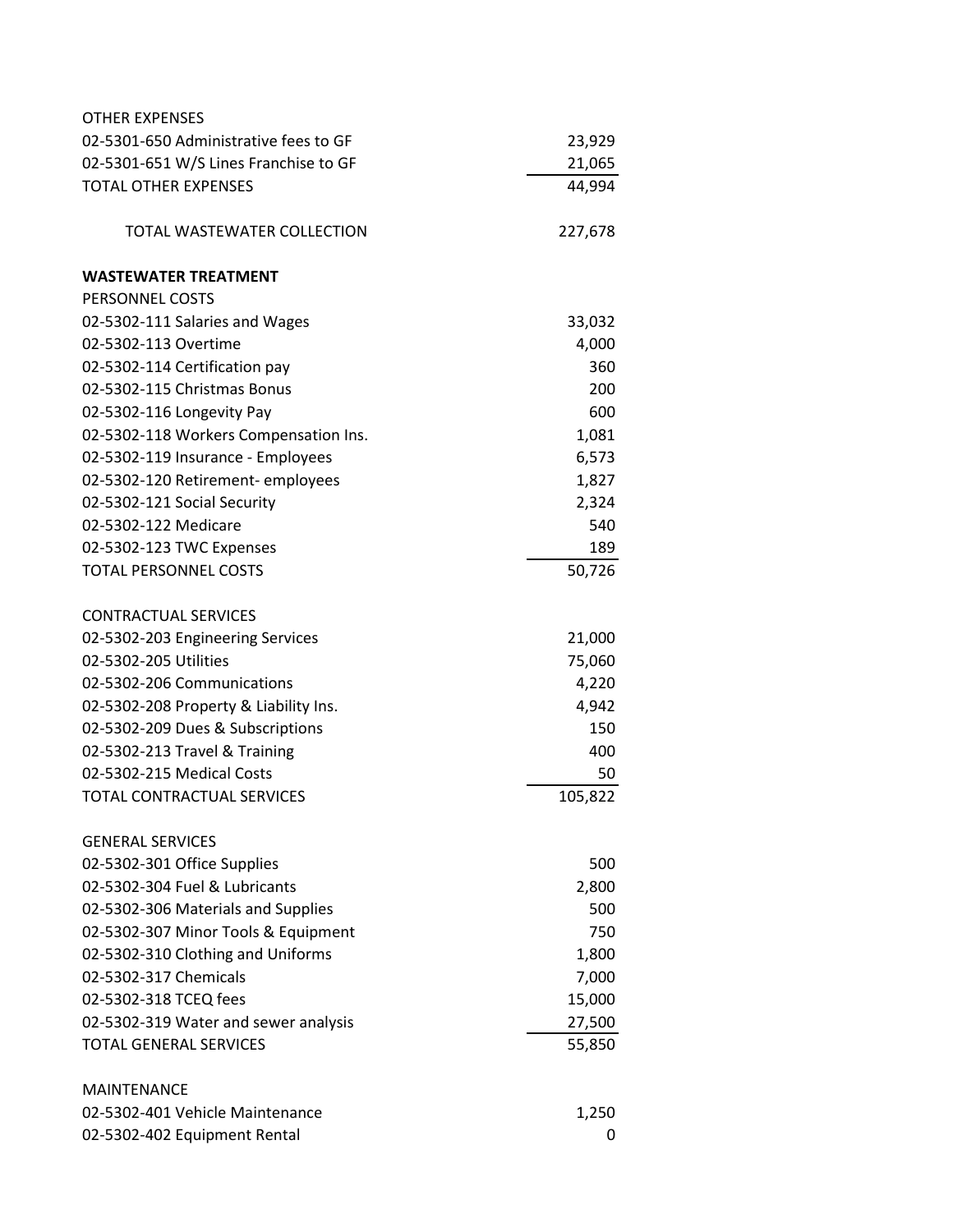| 02-5302-403 Building Maintenance                                      | 500                  |
|-----------------------------------------------------------------------|----------------------|
| 02-5302-404 Equipment Maintenance                                     | 3,000                |
| 02-5302-405 Maintenance Contracts                                     | 606                  |
| 02-5302-411 System Maintenance                                        | 5,000                |
| <b>TOTAL MAINTENANCE</b>                                              | 10,356               |
|                                                                       |                      |
| <b>OTHER EXPENSES</b>                                                 |                      |
| 02-5302-650 Administrative fees to GF                                 | 23,929               |
| 02-5302-651 W/S Lines Franchise to GF                                 | 21,065               |
| <b>TOTAL OTHER EXPENSES</b>                                           | 44,994               |
| TOTAL WASTEWATER TREATMENT                                            | 267,748              |
|                                                                       |                      |
| TOTAL WATER/SEWER FUND EXPENDITURES                                   | 2,423,372            |
|                                                                       | $=$ ========         |
| REVENUE OVER/(UNDER) EXPENDITURES                                     | 750                  |
|                                                                       | =========            |
| 03 - GENERAL DEBT SERVICE                                             |                      |
|                                                                       |                      |
|                                                                       |                      |
| <b>REVENUES</b>                                                       | <b>BUDGET</b>        |
| <b>TAXES</b>                                                          |                      |
| 03-4001 Current Ad Valorem Tax                                        |                      |
|                                                                       | 573,790              |
| 03-4002 Delinquent Ad Valorem Tax<br>03-4003 Tax Penalties & Interest | 9,000                |
| <b>TOTAL TAXES</b>                                                    | 9,000<br>591,790     |
|                                                                       |                      |
| <b>OTHER REVENUE</b>                                                  |                      |
| 03-4620 Transfers In                                                  | 86,110               |
| <b>TOTAL OTHER REVENUE</b>                                            | 86,110               |
|                                                                       |                      |
| <b>TOTAL REVENUES</b>                                                 | 677,900<br>========= |
|                                                                       |                      |
| <b>DEBT SERVICE</b>                                                   |                      |
| <b>EXPENDITURES</b>                                                   | <b>BUDGET</b>        |
| <b>OTHER EXPENSES</b>                                                 |                      |
| 03-5101-620 Agent Fee                                                 | 1,780                |
| <b>TOTAL OTHER EXPENSES</b>                                           | 1,780                |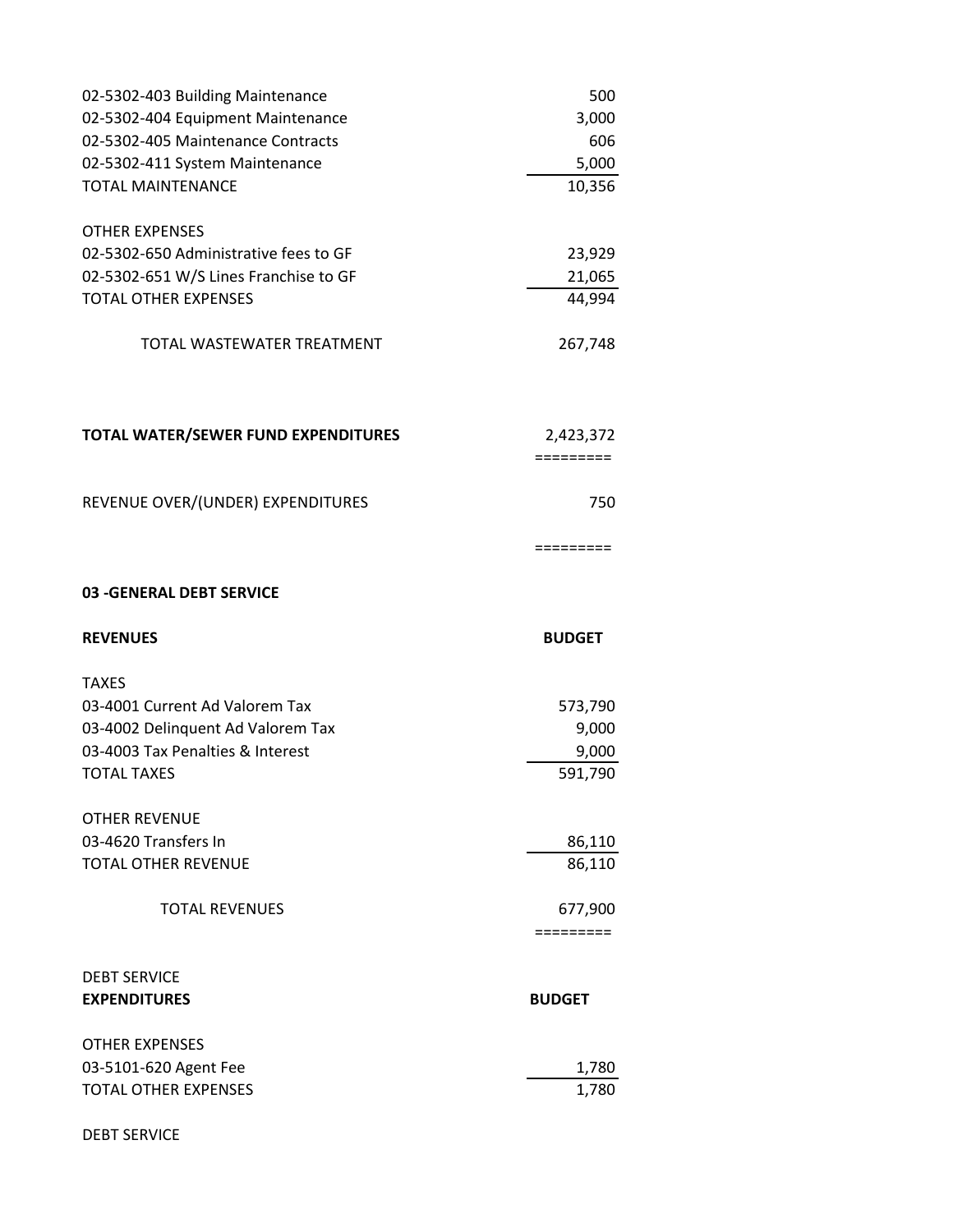| 03-5101-702 Series 1994 Interest                    | 16,538        |
|-----------------------------------------------------|---------------|
| 03-5101-703 Ser 2001 Principal                      | 165,000       |
| 03-5101-704 Ser 2001 Interest                       | 193,388       |
| 03-5101-705 2008 Tax Notes - Principal              | 155,000       |
| 03-5101-706 2008 Tax Notes - Interest               | 38,335        |
| 03-5101-709 Principal Pymts - TAC                   | 16,857        |
| 03-5101-710 Interest Expense - TAC                  | 1,002         |
| TOTAL DEBT SERVICE                                  | 586,120       |
|                                                     |               |
| TOTAL EXPENDITURES                                  | 587,900       |
|                                                     | =========     |
| REVENUE OVER/(UNDER) EXPENDITURES                   | 90,000        |
|                                                     | =========     |
| 04 - ECONOMIC DEV CO                                |               |
| <b>REVENUES</b>                                     | <b>BUDGET</b> |
| <b>TAXES</b>                                        |               |
|                                                     |               |
| 04-4010 Sales Tax                                   | 236,500       |
| <b>TOTAL TAXES</b>                                  | 236,500       |
| <b>OTHER REVENUE</b>                                |               |
|                                                     |               |
| 04-4601 Interest Income                             | 1,000         |
| 04-4609 Miscellaneous<br><b>TOTAL OTHER REVENUE</b> | 75<br>1,075   |
| <b>TOTAL REVENUES</b>                               | 237,575       |
|                                                     | =========     |
| <b>ECONOMIC DEVELOPMENT</b>                         |               |
| <b>EXPENDITURES</b>                                 | <b>BUDGET</b> |
| <b>CONTRACTUAL SERVICES</b>                         |               |
| 04-5101-201 Legal Services                          | 1,000         |
| 04-5101-202 Audit and Accounting                    | 1,000         |
| 04-5101-207 Advertisements & Notices                | 500           |
| 04-5101-213 Travel & Training                       | 1,000         |
| TOTAL CONTRACTUAL SERVICES                          | 3,500         |
| <b>GENERAL SERVICES</b>                             |               |
| 04-5101-365 Economic development                    | 10,000        |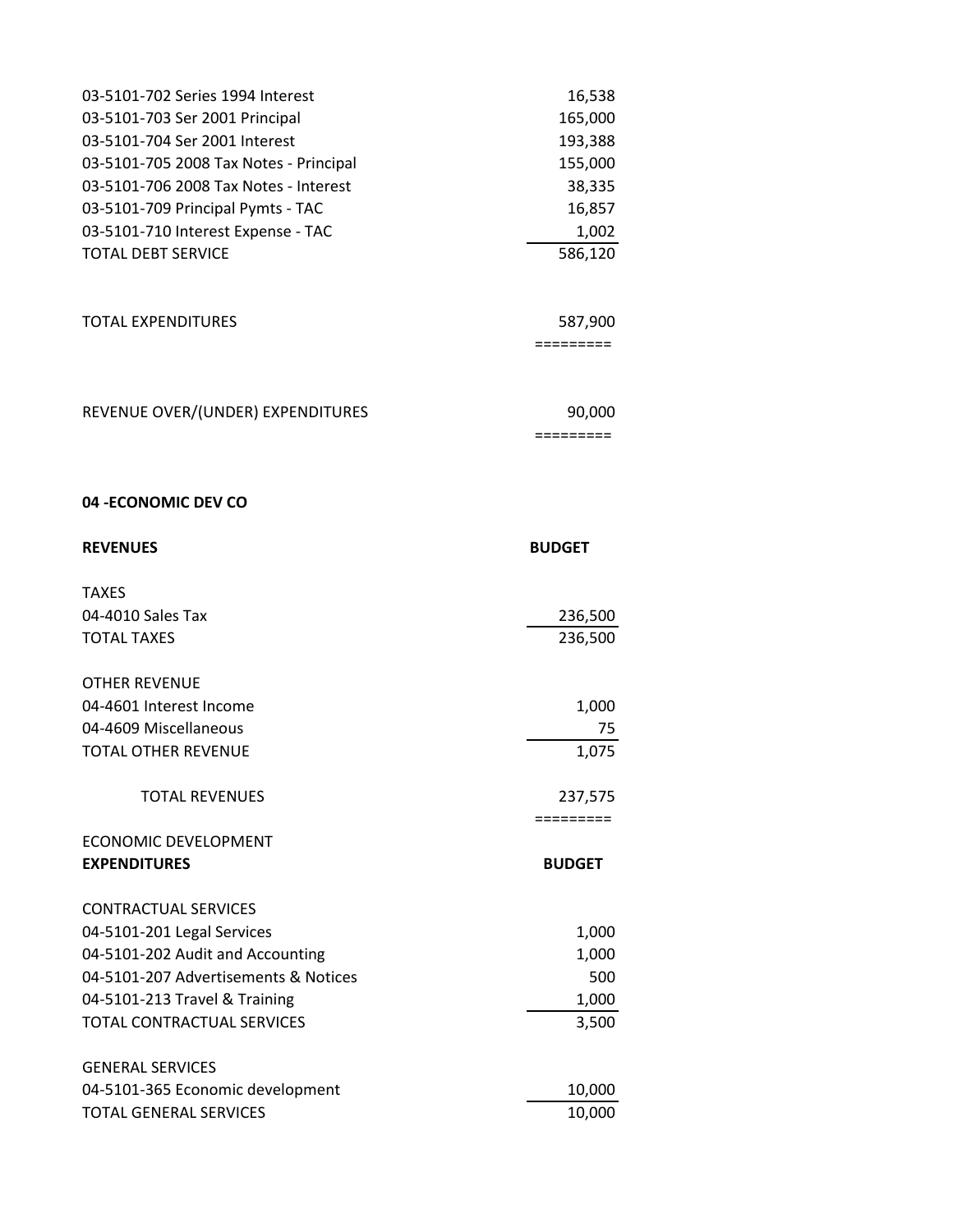| <b>CAPITAL OUTLAY</b>                 |                                |
|---------------------------------------|--------------------------------|
| 04-5101-506 Parks Grant Match         | 113,213                        |
| 04-5101-510 Sewer System Improvements | 50,000                         |
| <b>TOTAL CAPITAL OUTLAY</b>           | 163,213                        |
| <b>OTHER EXPENSES</b>                 |                                |
| 04-5101-610 Projects to be decided    | 48,862                         |
| 04-5101-650 Administrative costs      | 12,000                         |
| <b>TOTAL OTHER EXPENSES</b>           | 60,862                         |
| <b>TOTAL EXPENDITURES</b>             | 237,575<br>$=$ = = = = = = = = |
| <b>05 -HOTEL OCCUPANCY</b>            |                                |
|                                       |                                |
| <b>REVENUES</b>                       | <b>BUDGET</b>                  |
| <b>TAXES</b>                          |                                |
| 05-4010 Sales Taxes                   | 80,000                         |
| <b>TOTAL TAXES</b>                    | 80,000                         |
| <b>OTHER REVENUE</b>                  |                                |
| 05-4601 Interest Income               | 250                            |
| <b>TOTAL OTHER REVENUE</b>            | 250                            |
| <b>TOTAL REVENUES</b>                 | 80,250<br>=========            |
| <b>HOTEL OCCUPANCY TAXES</b>          |                                |
| <b>EXPENDITURES</b>                   | <b>BUDGET</b>                  |
| <b>GENERAL SERVICES</b>               |                                |
| 05-5101-360 Marketing Costs           | 20,884                         |
| 05-5101-362 Hwy. Signs & Landscaping  | 15,000                         |
| 05-5101-363 July 4th Event            | 5,000                          |
| 05-5101-364 National Night Out Event  | 1,500                          |
| 05-5101-368 Tractor Show Advertising  | 4,900                          |
| 05-5101-369 Old Settlers Reunion      | 15,000                         |
| <b>TOTAL GENERAL SERVICES</b>         | 62,284                         |
| <b>CAPITAL OUTLAY</b>                 |                                |
| 05-5101-501 Land                      | 16,766                         |
| <b>TOTAL CAPITAL OUTLAY</b>           | 16,766                         |
| <b>OTHER EXPENSES</b>                 |                                |
| 05-5101-650 Administrative costs      | 1,200                          |
| <b>TOTAL OTHER EXPENSES</b>           | 1,200                          |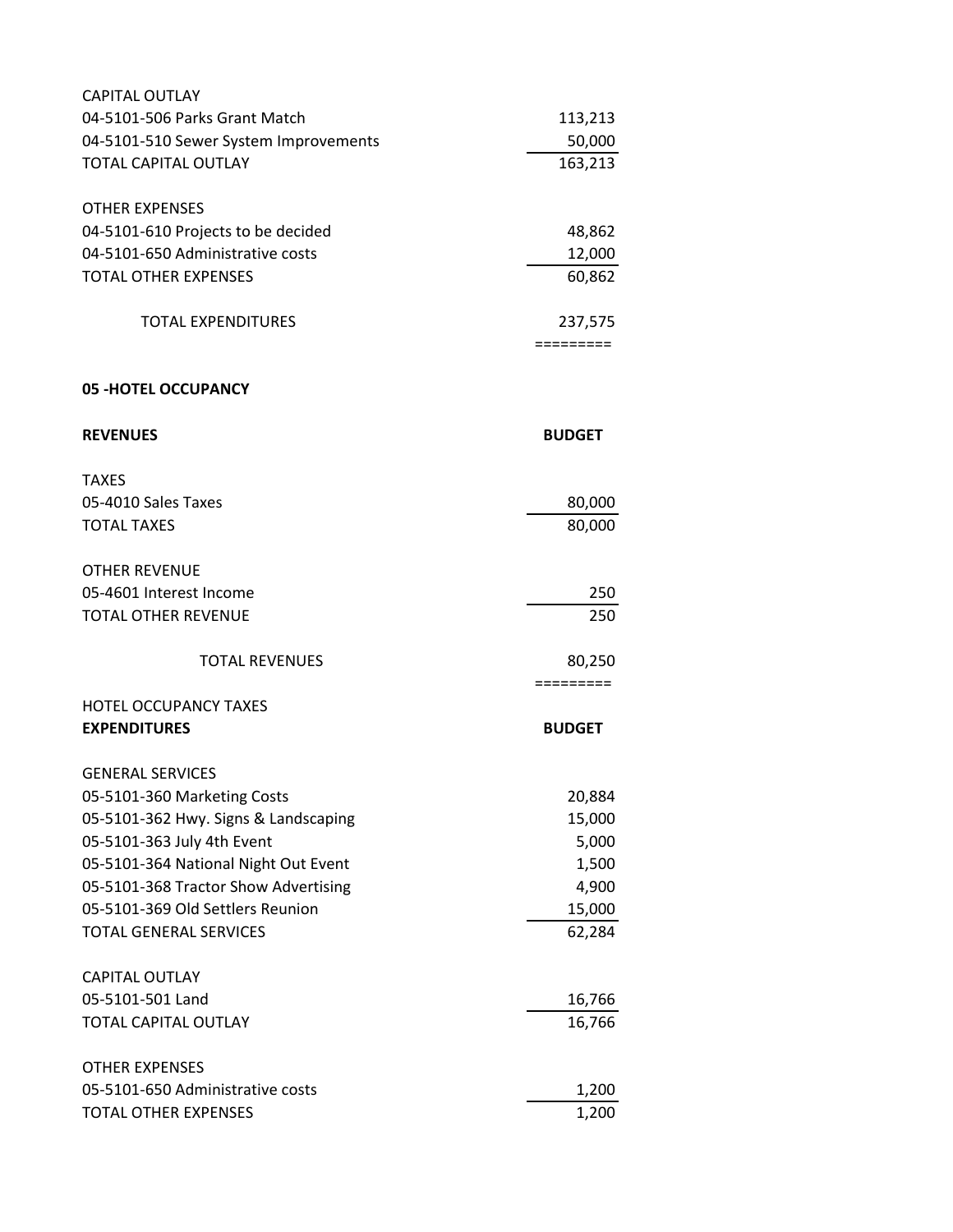TOTAL EXPENDITURES 80,250

===========

### **06 -GAS ROYALTY FUND**

| <b>REVENUES</b>                    | <b>BUDGET</b>            |
|------------------------------------|--------------------------|
| <b>OTHER REVENUE</b>               |                          |
| 06-4601 Interest Income            | 1,000                    |
| 06-4612 Gas & Oil Revenue          | 1,082,131                |
| <b>TOTAL OTHER REVENUE</b>         | 1,083,131                |
| <b>TOTAL REVENUES</b>              | 1,083,131<br>=========   |
| <b>GAS ROYALTIES</b>               |                          |
| <b>EXPENDITURES</b>                | <b>BUDGET</b>            |
| <b>CAPITAL OUTLAY</b>              |                          |
| 06-5101-508 Street Improvements    | 541,066                  |
| 06-5101-550 Other Capital Projects | 423,307                  |
| <b>TOTAL CAPITAL OUTLAY</b>        | 964,373                  |
| <b>OTHER EXPENSES</b>              |                          |
| 06-5101-660 Transfers Out          | 118,758                  |
| <b>TOTAL OTHER EXPENSES</b>        | 118,758                  |
| <b>TOTAL EXPENDITURES</b>          | 1,083,131<br>=========== |
| <b>07 - SPECIAL REVENUE</b>        |                          |
| <b>REVENUES</b>                    | <b>BUDGET</b>            |
| INTERGOVERNMENTAL                  |                          |
| 07-4420 Court Security Fees        | 21,000                   |
| 07-4421 Court Technology Fees      | 13,000                   |
| 07-4422 Child Safety Fees          | 1,500                    |
| TOTAL INTERGOVERNMENTAL            | 35,500                   |
| <b>TOTAL REVENUES</b>              | 35,500<br>=========      |
| <b>SPECIAL REVENUE</b>             |                          |
| <b>EXPENDITURES</b>                | <b>BUDGET</b>            |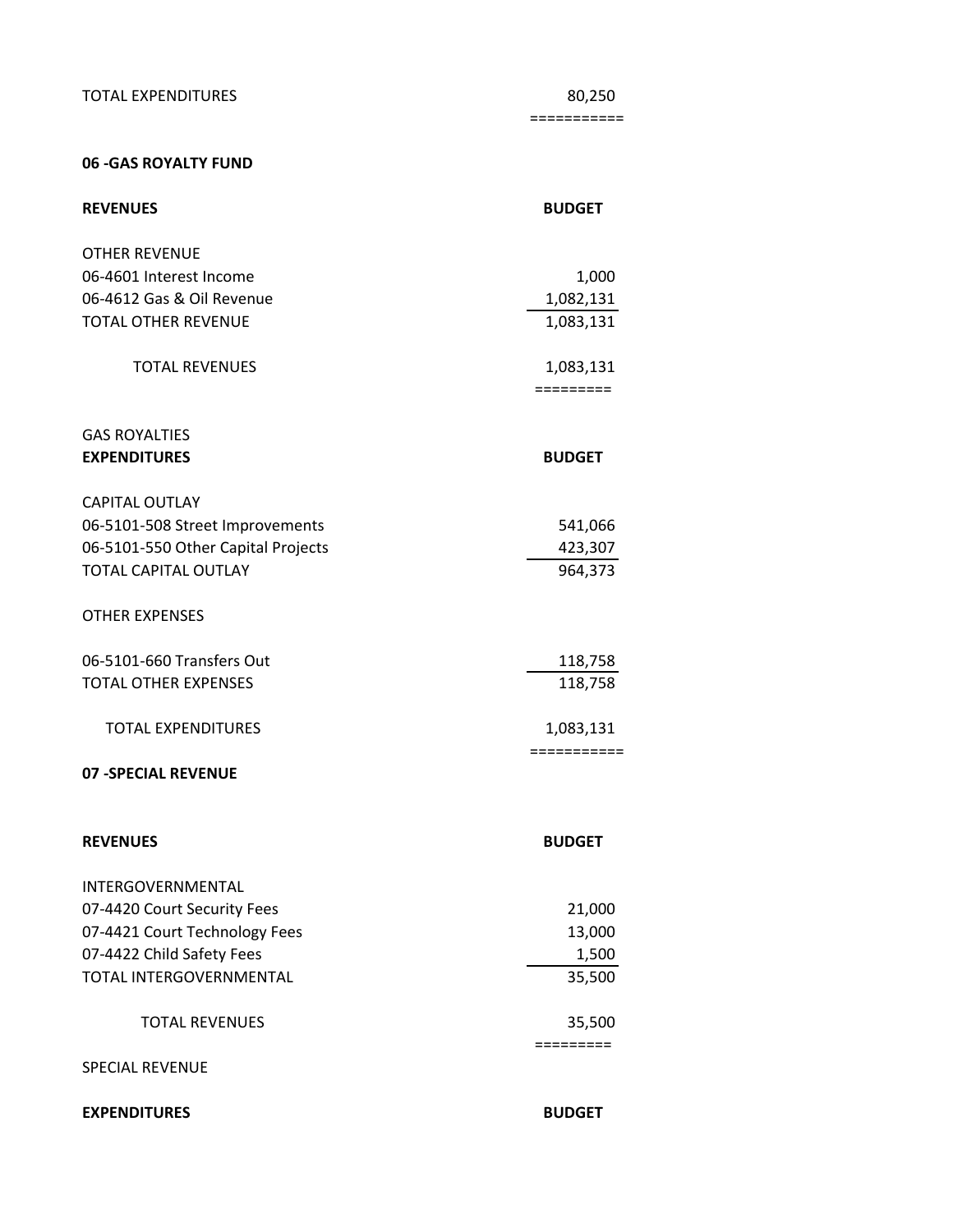| <b>GENERAL SERVICES</b>                |                        |
|----------------------------------------|------------------------|
| 07-5101-350 Court Security Costs       | 21,000                 |
| 07-5101-351 Court Tech Costs           | 3,383                  |
| 07-5101-352 Court Child Safety Costs   | 1,500                  |
| <b>TOTAL GENERAL SERVICES</b>          | 25,883                 |
| <b>MAINTENANCE</b>                     |                        |
| 07-5101-405 Maintenance Contracts      | 6,050                  |
| <b>TOTAL MAINTENANCE</b>               | 6,050                  |
| <b>OTHER EXPENSES</b>                  |                        |
| 07-5101-601 Lease & Note Payments      | 3,567                  |
| <b>TOTAL OTHER EXPENSES</b>            | 3,567                  |
| <b>TOTAL EXPENDITURES</b>              | 35,500                 |
|                                        | =========              |
| REVENUE OVER/(UNDER) EXPENDITURES      | 0                      |
| <b>10 - GENERAL CAPITAL PROJECTS</b>   | =========              |
| <b>REVENUES</b>                        | <b>BUDGET</b>          |
| INTERGOVERNMENTAL                      |                        |
| 10-4450 Grants Revenue                 |                        |
| TOTAL INTERGOVERNMENTAL                | 1,720,698<br>1,720,698 |
|                                        |                        |
| <b>OTHER REVENUE</b>                   |                        |
| 10-4601 Interest Income                | -10                    |
| 10-4620 Transfers In                   | 208,666                |
| <b>TOTAL OTHER REVENUE</b>             | 208,656                |
| <b>TOTAL REVENUES</b>                  | 1,929,354              |
|                                        | =========              |
| <b>GENERAL CAPITAL PROJECTS</b>        |                        |
| <b>EXPENDITURES</b>                    | <b>BUDGET</b>          |
| <b>CAPITAL OUTLAY</b>                  |                        |
| 10-5101-510. Sewer System Improvements | 545,890                |
| 10-5101-510.Lakeview Sewer Outfall     | 362,500                |
| 10-5101-510.2009 TXCDBG Water Project  | 403,926                |
| 10-5101-511 Grant - Tx Capital Fund    | 299,808                |
| 10-5101-512 TxCDBG PROJECT             | 317,230                |
| TOTAL CAPITAL OUTLAY                   | 1,929,354              |